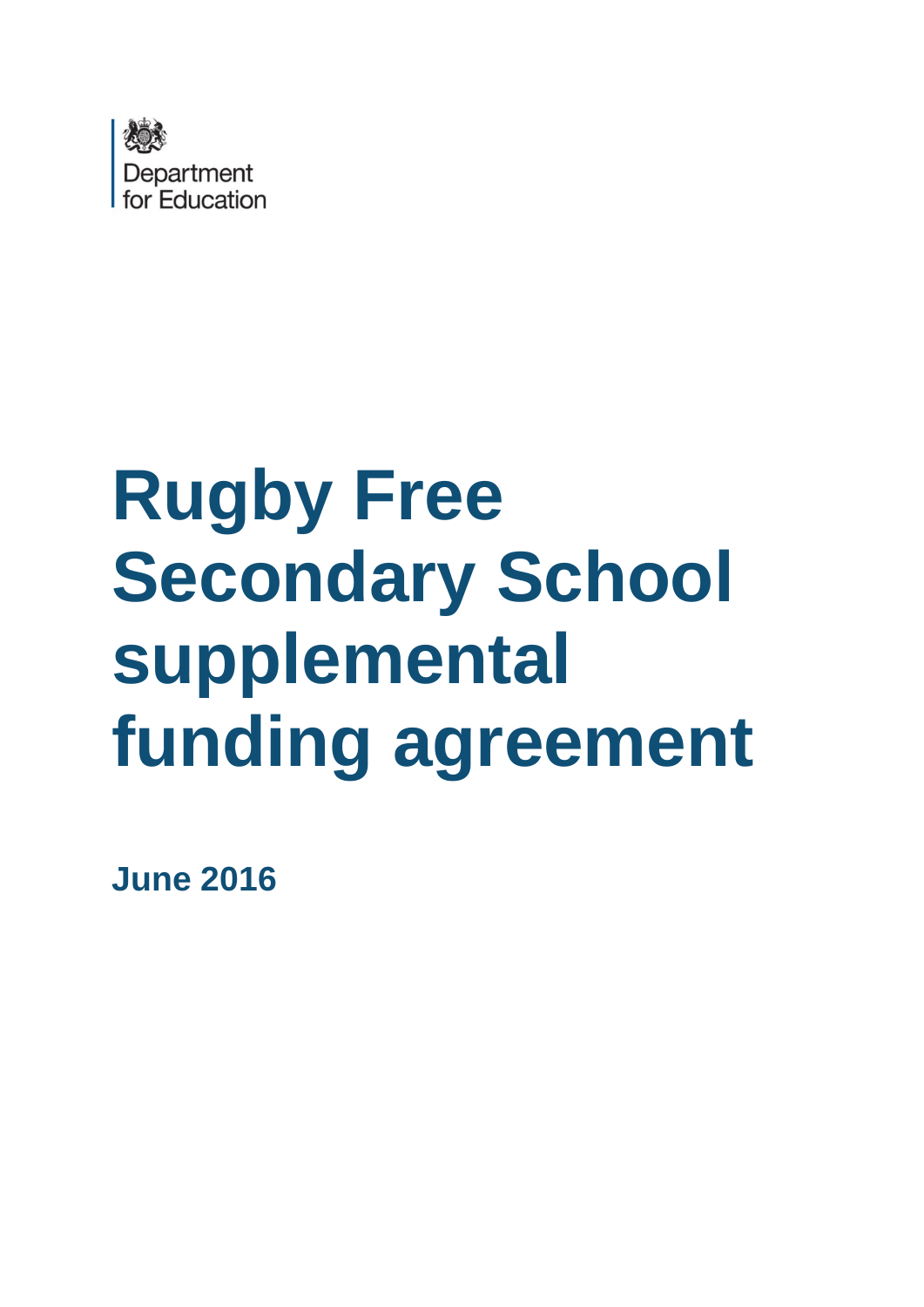# **Contents**

| <b>SUMMARY SHEET</b>                                                            | $\overline{\mathbf{4}}$ |
|---------------------------------------------------------------------------------|-------------------------|
| Information about the Academy:                                                  | 4                       |
| <b>ESTABLISHING THE ACADEMY</b><br>1.                                           | 8                       |
| Definitions and interpretation                                                  | 8                       |
| The Academy                                                                     | 9                       |
| <b>RUNNING OF THE ACADEMY</b><br>2.                                             | 9                       |
| <b>Teachers and staff</b>                                                       | 9                       |
| <b>Pupils</b>                                                                   | 10                      |
| <b>SEN unit</b>                                                                 | 100                     |
| Charging                                                                        | 100                     |
| Admissions                                                                      | 100                     |
| Curriculum                                                                      | 122                     |
| <b>GRANT FUNDING</b><br>3.                                                      | 144                     |
| <b>Calculation of GAG</b>                                                       | 144                     |
| Other relevant funding                                                          | 16                      |
| <b>LAND</b><br>4.                                                               | 16                      |
| Amended Version 7: new leasehold site provided by EFA without a legal charge 16 |                         |
| 5.<br><b>TERMINATION</b>                                                        | 20                      |
| Termination by either party                                                     | 20                      |
| <b>Termination Warning Notice</b>                                               | 20                      |
| Termination by the Secretary of State after inspection                          | 211                     |
| Termination by the Secretary of State                                           | 222                     |
| Funding and admission during notice period                                      | 233                     |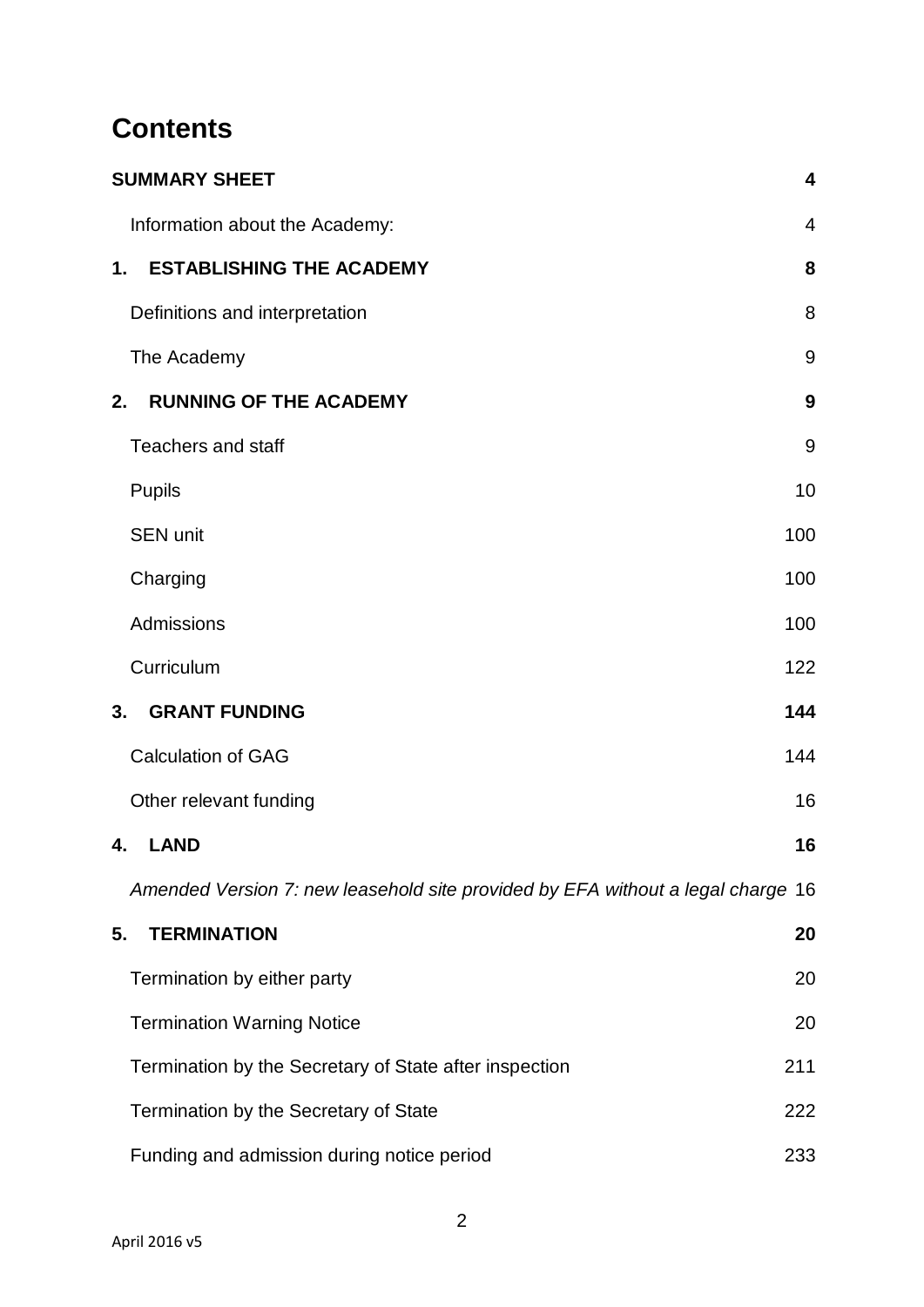|    | Notice of intention to terminate by Academy Trust          | 2424 |
|----|------------------------------------------------------------|------|
|    | <b>Effect of termination</b>                               | 266  |
| 6. | <b>OTHER CONTRACTUAL ARRANGEMENTS</b>                      | 277  |
|    | Annexes                                                    | 27   |
|    | The Master Agreement                                       | 27   |
|    | General                                                    | 27   |
|    | <b>ANNEXES</b>                                             | 300  |
| 7. | PUPILS WITH SPECIAL EDUCATION NEEDS (SEN) AND DISABILITIES | 300  |
| 8. | ADMISSION OF PUPILS WITH SEN AND DISABILITIES              | 300  |
| 9. | <b>LAND CLAUSES FOR PERMANENT SITE DEED OF VARIATION</b>   | 304  |
| 8. | <b>SHORT TERM LEASE PLAN</b>                               | 309  |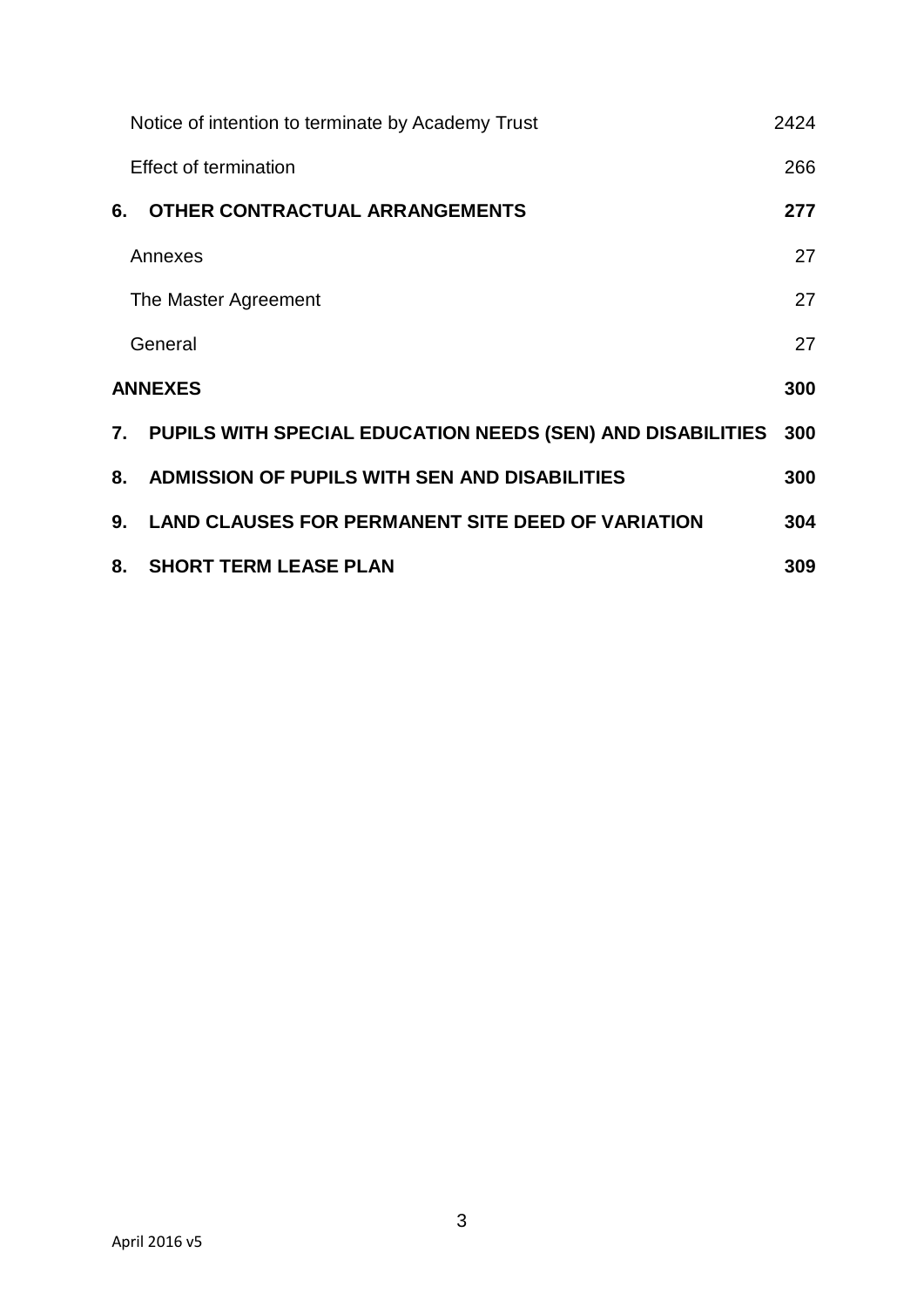# <span id="page-3-0"></span>**SUMMARY SHEET**

# <span id="page-3-1"></span>**Information about the Academy:**

| <b>Name of Academy Trust</b>                                 | Knowledge School Trust                                                                                                                                                                                                        |
|--------------------------------------------------------------|-------------------------------------------------------------------------------------------------------------------------------------------------------------------------------------------------------------------------------|
| <b>Company number</b>                                        | 09027131                                                                                                                                                                                                                      |
| Date of Master Funding Agreement                             | 23 March 2015                                                                                                                                                                                                                 |
| Name of academy                                              | <b>Rugby Free Secondary School</b>                                                                                                                                                                                            |
| <b>Opening date</b>                                          | 1 September 2016                                                                                                                                                                                                              |
| Type of academy (indicate whether<br>academy or free school) | free school                                                                                                                                                                                                                   |
| <b>Religious designation</b>                                 | N/A                                                                                                                                                                                                                           |
| Wholly or partly selective                                   | N/A                                                                                                                                                                                                                           |
| Name of predecessor school<br>(where applicable)             | N/A                                                                                                                                                                                                                           |
| <b>Capacity number</b>                                       | 1470                                                                                                                                                                                                                          |
| Age range                                                    | $11 - 19$                                                                                                                                                                                                                     |
| Number of sixth form places                                  | 420                                                                                                                                                                                                                           |
| <b>Number of boarding places</b>                             | N/A                                                                                                                                                                                                                           |
| <b>SEN unit / Resource provision</b>                         | N/A                                                                                                                                                                                                                           |
| <b>Land arrangements</b>                                     | <b>Amended Version 7</b>                                                                                                                                                                                                      |
| (Version 1-7 or other)                                       |                                                                                                                                                                                                                               |
| Address and title number of Land                             | Temporary Site: Land and buildings known<br>as Rokeby Primary School at Anderson<br>Avenue, Rugby, Warwickshire comprised in<br>two registered titles being WK2607 and<br>WK2375 and shown edged red on the<br>attached plan. |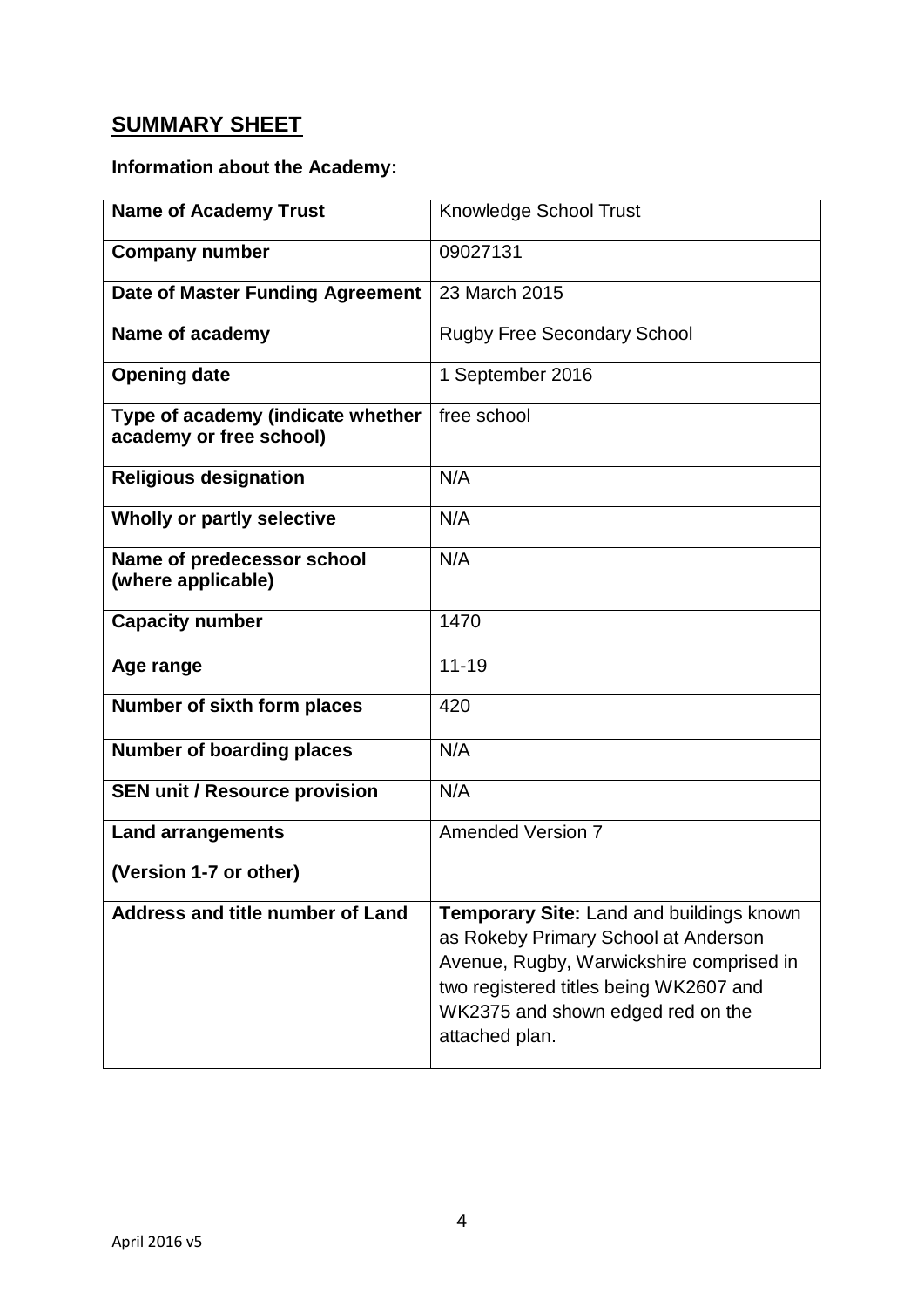# **Please confirm which clause variations have been applied or marked as 'Not used'**

| Clause No. | <b>Descriptor</b>                                                                                                                 | <b>Applied</b> | <b>Not used</b> |
|------------|-----------------------------------------------------------------------------------------------------------------------------------|----------------|-----------------|
| 1.1        | Only applies to free schools and new<br>provision academies                                                                       | X              |                 |
| 2.A.1      | Clause applies where an academy was<br>previously a VC or foundation school<br>designated with a religious character              |                | X               |
| 2.C, 2.D   | Only applies where the academy has an SEN<br>unit                                                                                 |                | X               |
| 2.E        | Only applies where there was a predecessor<br>independent school                                                                  |                | X               |
| 2.G        | Clause does not apply to free schools (unless)<br>there was a predecessor independent<br>school), or new provision academies      |                | $\sf X$         |
| 2.M        | Clause applies only to academies and free<br>schools designated with a religious character                                        |                | X               |
| 2.N        | Clause applies only to academies that were<br>formerly wholly selective grammar schools                                           |                | X               |
| 2.0        | Clause applies only to academies that were<br>formerly partially selective grammar schools                                        |                | X               |
| 2.7        | Clause applies to free schools and new<br>provision academies designated with a<br>religious character                            |                | X               |
| 2.W        | Clause only applies where the academy is<br>designated with a religious character                                                 |                | X               |
| 2.X        | Clause only applies where the academy has<br>not been designated with a religious<br>character                                    | X              |                 |
| 2.Y        | Clause applies where an academy was<br>previously a VC school or foundation school<br>designated with a religious character       |                | X               |
| 2.Yc)      | Sub-clause applies if the academy is<br>designated with a denominational religious<br>character - CE etc. rather than 'Christian' |                | X               |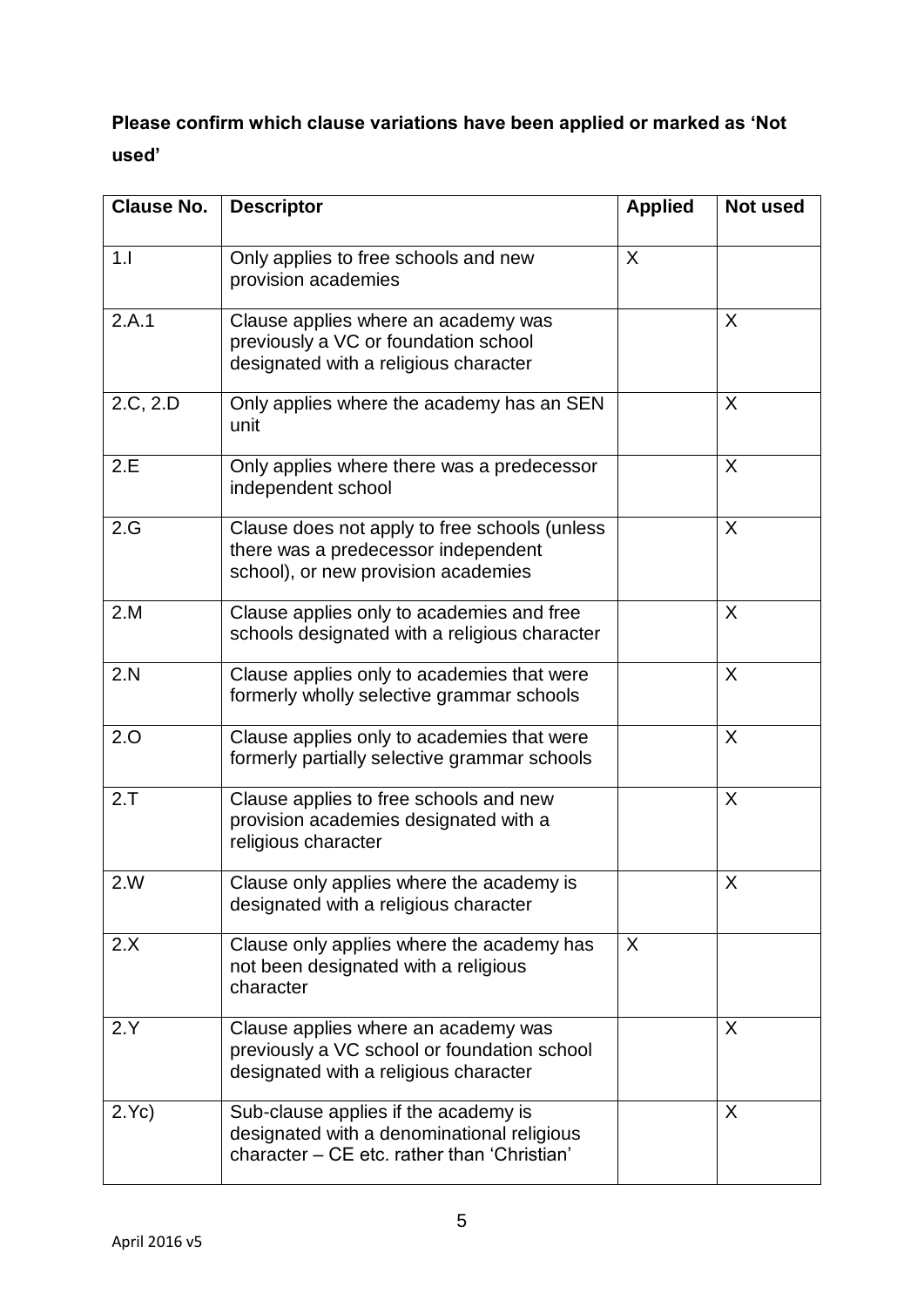| <b>Clause No.</b> | <b>Descriptor</b>                                                                                                           | <b>Applied</b> | Not used |
|-------------------|-----------------------------------------------------------------------------------------------------------------------------|----------------|----------|
| $3.A - 3.F$       | Option 1 applies to converter and sponsored<br>academies: if used delete option 2                                           |                | X        |
| $3.A - 3.F$       | Option 2 applies to free schools and new<br>provision academies: if used delete option 1                                    | X              |          |
| 3.H               | Clause relating to Start-up only applies in<br>some cases (does not apply to academy<br>converters)                         | X              |          |
| 3. J              | Clause only applies to full sponsored and<br>intermediate sponsored academies with<br>approved Academy Action Plans         |                | X        |
| 3.K               | Clause does not apply to free schools (unless<br>there was a predecessor independent<br>school), or new provision academies |                | X        |
| 5.G.1             | Clause applies only to a boarding<br>academy/free school.                                                                   |                | X        |
| 5.1               | Clause only applies to sponsored academies                                                                                  |                | X        |
| 5.K               | Clause applies to free schools and may be<br>applied to new provision academies                                             | X              |          |
| 5.L               | Clause applies to free schools and may be<br>applied to new provision academies                                             | X              |          |
| 5.M               | Clause applies to free schools and may be<br>applied to new provision academies                                             | X              |          |
| 5.N               | Clause applies to free schools and may be<br>applied to new provision academies                                             | X              |          |
| 5.0               | Clause applies to free schools and may be<br>applied to new provision academies                                             | X              |          |
| 6.H               | Clause only applies to schools which are<br>designated with a Church of England or<br>Roman Catholic character              |                | X        |

**Please identify any other variations from the model that apply to this academy (e.g. clauses relating to PFI, or any required because the multi academy trust includes academies designated with different religious characters, or a**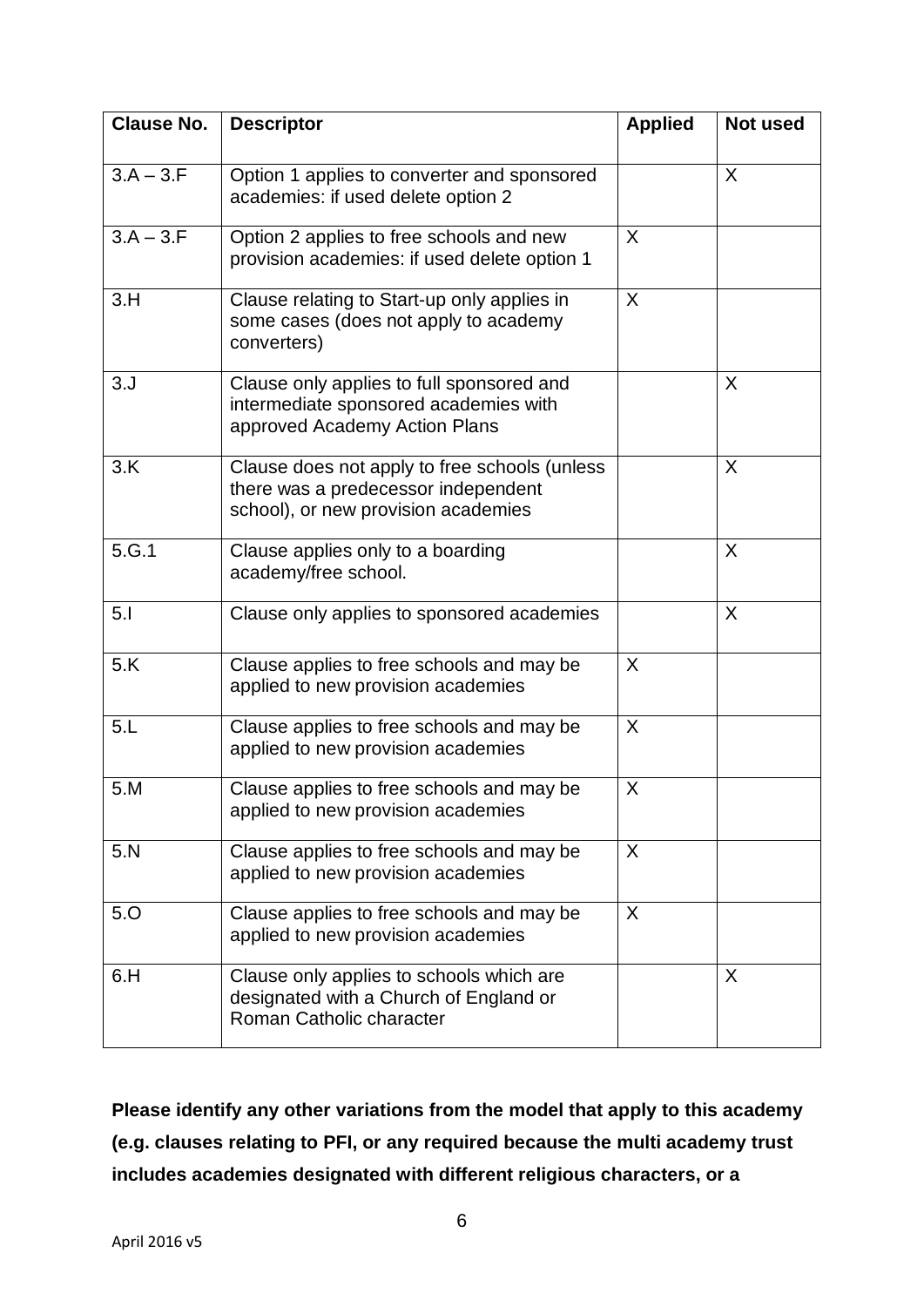**mixture of those designated with a religious character, and those which are not):**

**Additional clauses will be supplied by your project lead if needed.**

| <b>Descriptor</b> | <b>Clause</b> | <b>Applied</b> | Not used |
|-------------------|---------------|----------------|----------|
|                   | No.           |                |          |
|                   |               |                |          |
|                   |               |                |          |
|                   |               |                |          |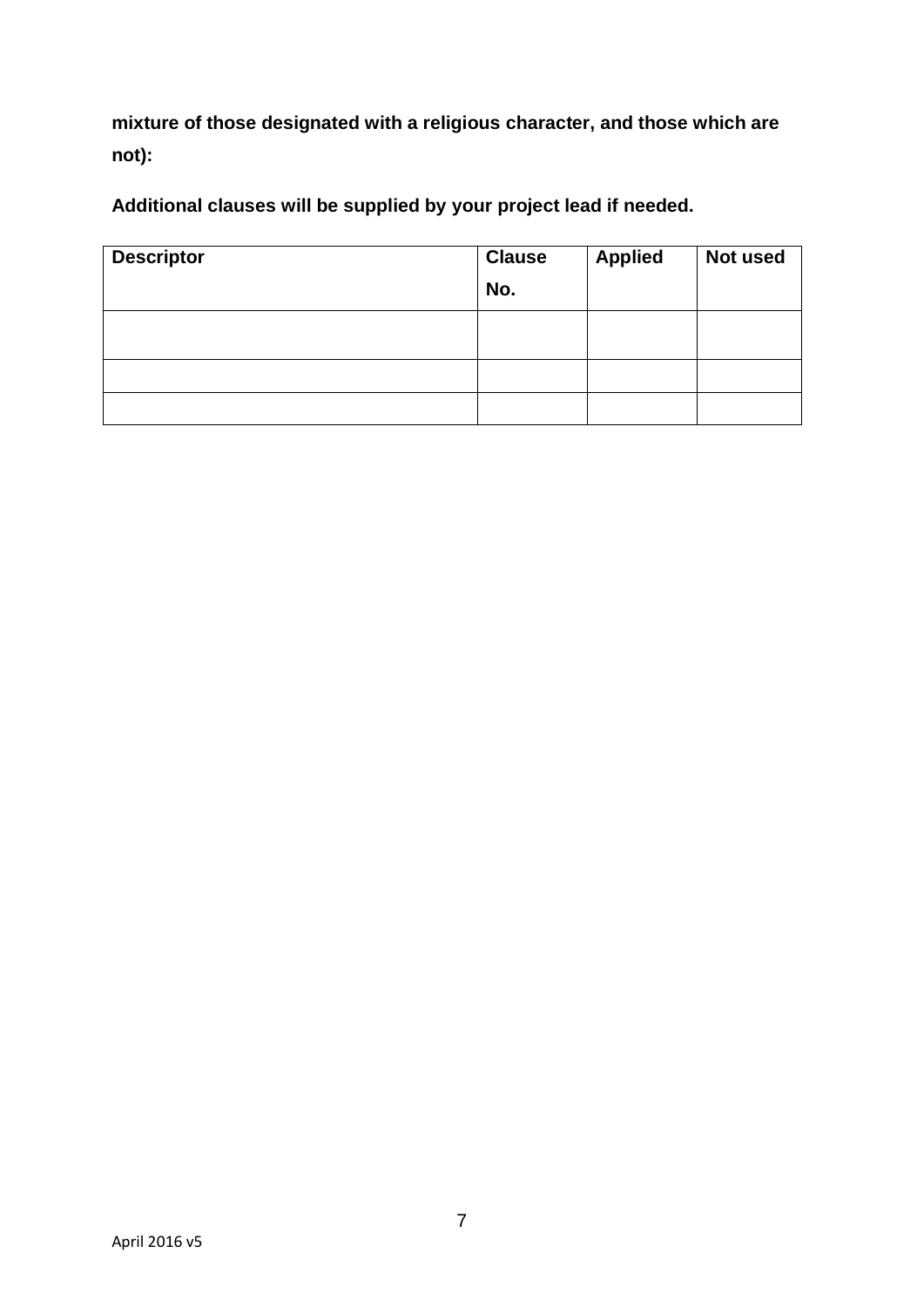# <span id="page-7-0"></span>**1. ESTABLISHING THE ACADEMY**

1.A This Agreement made between the Secretary of State for Education and Knowledge School Trust is supplemental to the master funding agreement made between the same parties and dated 23 March 2015 (the "**Master Agreement**").

# <span id="page-7-1"></span>**Definitions and interpretation**

- 1.B Except as expressly provided in this Agreement words and expressions defined in the Master Agreement will have those same meanings in this Agreement.
- 1.C The following capitalised words and expressions will have the following meanings:

"The **Academy**" means the Rugby Free Secondary School

**"Coasting"** has the meaning given by regulations under subsection (3) of section 60B of the Education and Inspections Act 2006 in relation to a school to which that section applies.

"**SEN**" means Special Educational Needs and the expressions "**special educational needs**" and "**special educational provision**" have the meaning set out in sections 20(1) and 21(2) of the Children and Families Act 2014.

"**Start-Up Period**" means up to 6 Academy Financial Years and covers the period up to and including the first Academy Financial Year in which all age groups are present at the Academy (that is, all the pupil cohorts relevant to the age range of the Academy will have some pupils present).

"**Termination Notice**" means a notice sent by the Secretary of State to the Academy Trust, terminating this Agreement on the date specified in the notice.

"**Termination Warning Notice**" means a notice sent by the Secretary of State to the Academy Trust, stating her intention to terminate this Agreement.

1.D The Interpretation Act 1978 applies to this Agreement as it applies to an Act of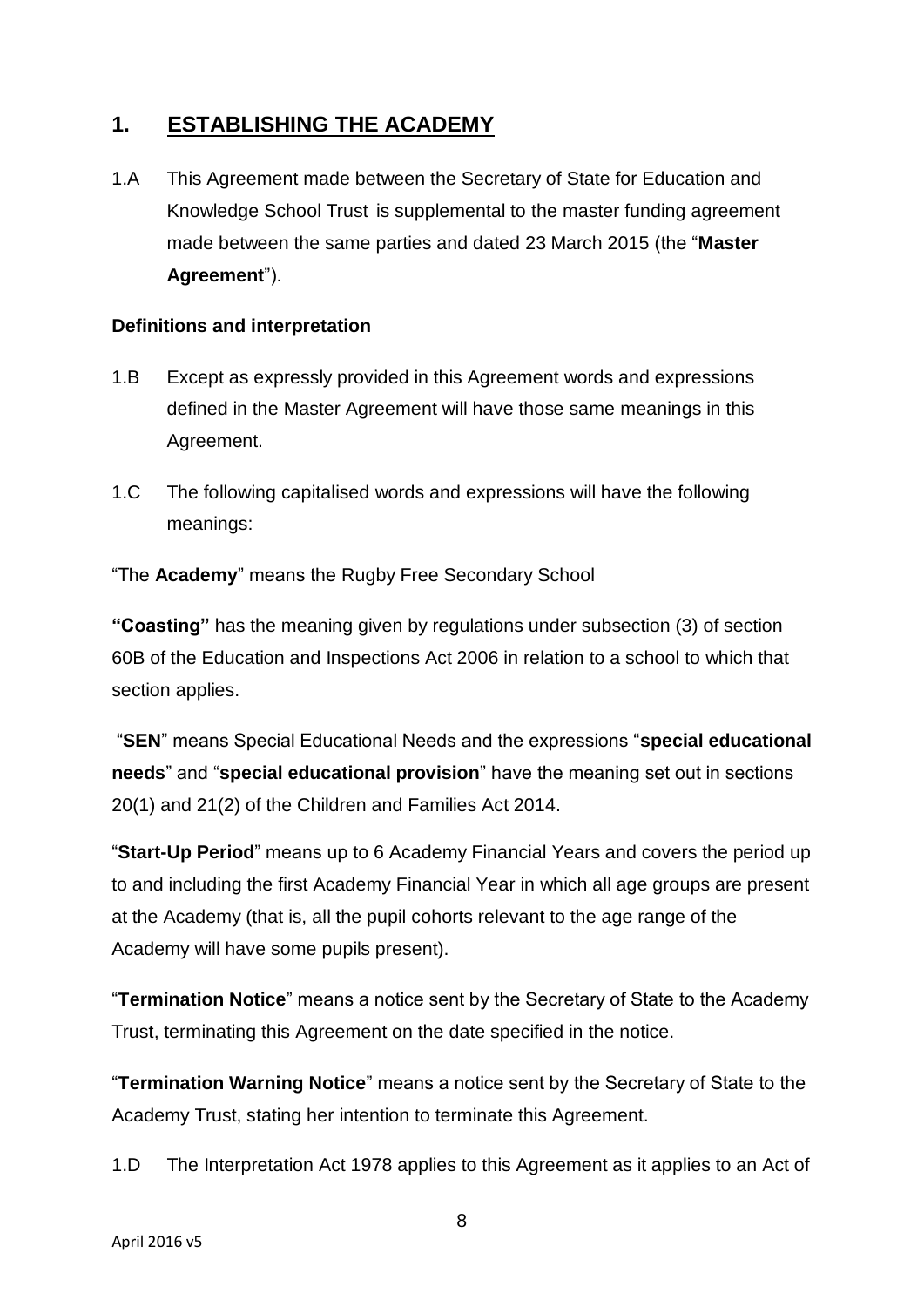Parliament.

1.E Reference in this Agreement to clauses and annexes will, unless otherwise stated, be to clauses and annexes to this Agreement.

## <span id="page-8-0"></span>**The Academy**

- 1.F The Academy is a free school as defined in clause 1.4 of the Master Agreement.
- 1.G The Academy Trust will establish and maintain the Academy in accordance with the Master Agreement and this Agreement.
- 1.H The Academy Trust will open the Academy on 1 September 2016.
- 1.I The Academy Trust must ensure that so far as is reasonably practicable and consistent with clause 2.X of this Agreement and the Equality Act 2010, the policies and practices adopted by the Academy (in particular regarding curriculum, uniform and school food) enable pupils of all faiths and none to play a full part in the life of the Academy, and do not disadvantage pupils or parents of any faith or none. For the avoidance of doubt, this requirement applies irrespective of the proportion of pupils of any faiths or none currently attending or predicted to join the school.

# <span id="page-8-1"></span>**2. RUNNING OF THE ACADEMY**

#### <span id="page-8-2"></span>**Teachers and staff**

- 2.A Subject to clause 2.4 of the Master Agreement, 7.A of this Agreement and section 67 of the Children and Families Act 2014, the Academy Trust may, in accordance with any relevant Guidance, employ anyone it believes is suitably qualified or is otherwise eligible to plan and prepare lessons and courses for pupils, teach pupils, and assess and report on pupils' development, progress and attainment.
- <span id="page-8-3"></span>2.A.1 Not used.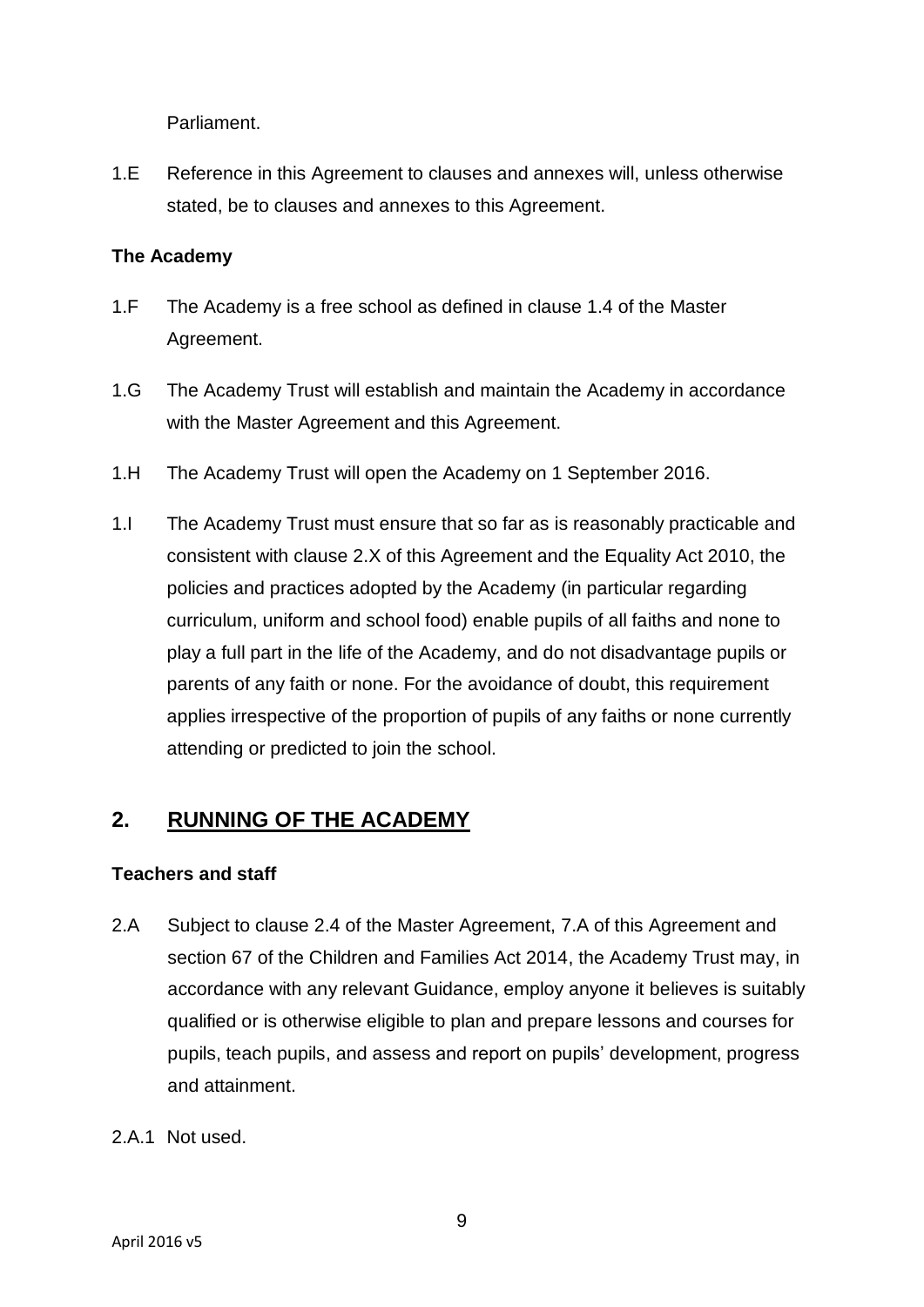## **Pupils**

2.B The planned capacity of the Academy is 1470 in the age range 11-19, including a sixth form of 420 places. The Academy will be an all ability inclusive school.

#### <span id="page-9-0"></span>**SEN unit**

- 2.C Not used.
- 2.D Not used.

#### <span id="page-9-1"></span>**Charging**

2.E Not used.

#### <span id="page-9-2"></span>**Admissions**

- 2.F Subject to clauses 2.H– 2.I the Academy Trust will act in accordance with, and will ensure that its Independent Appeal Panel is trained to act in accordance with, the School Admissions Code and School Admission Appeals Code published by the DfE (the "Codes") and all relevant admissions law as they apply to foundation and voluntary aided schools, and with equalities law. Reference in the Codes or legislation to "admission authorities" will be deemed to be references to the Academy Trust.
- 2.G Not used.
- 2.H The Academy Trust must participate in the local Fair Access Protocol. The Academy Trust must participate in the coordinated admission arrangements operated by the LA in whose area the Academy is situated. If the Academy is a free school, the Academy Trust is not required to participate in coordination for its first intake of pupils.
	- 2.I .The Academy Trust is permitted by the Secretary of State to determine admission arrangements (subject to consultation in accordance with the School Admissions Code) that give priority for admission (but not above looked after children and previously looked after children) to children whose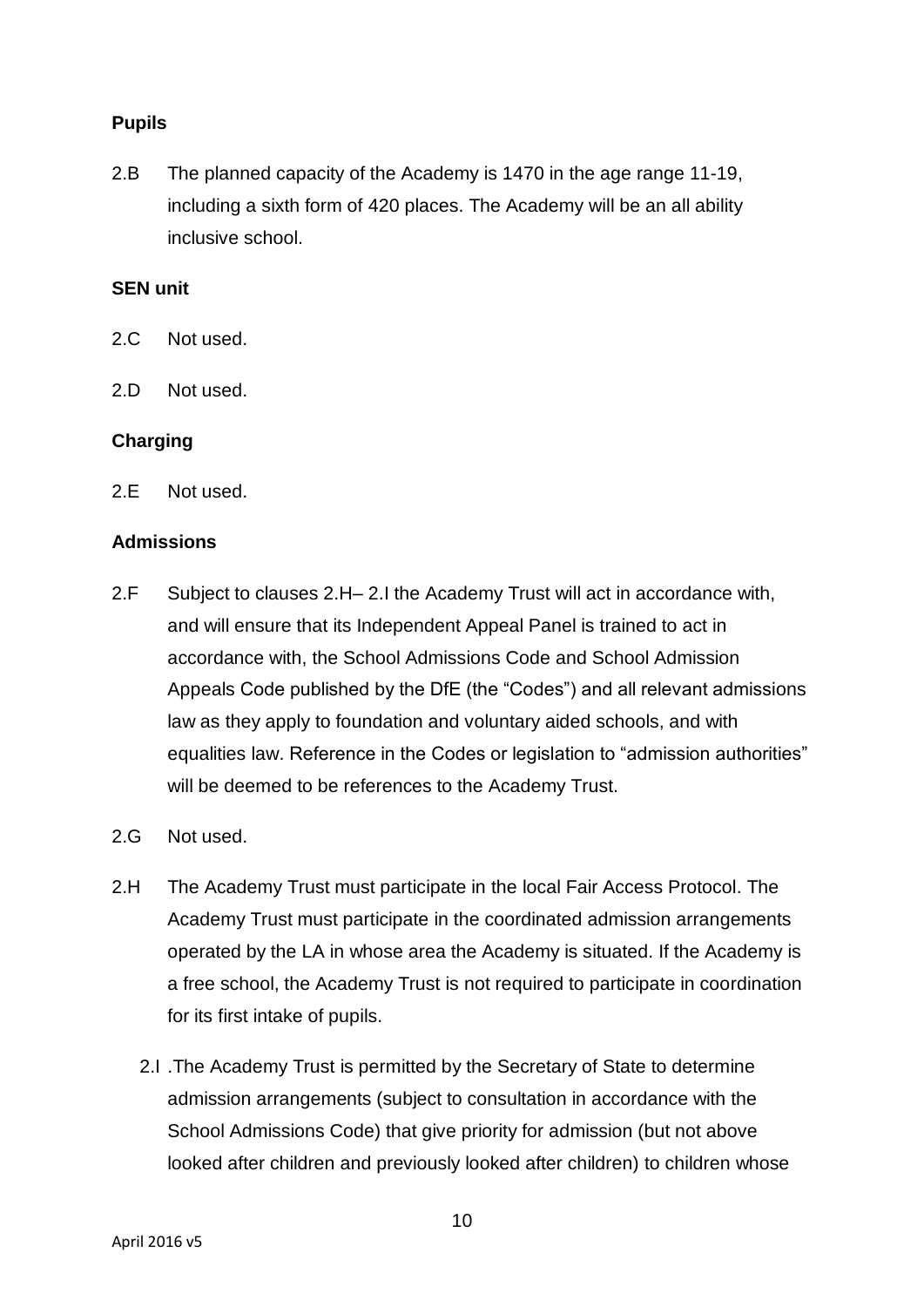parents have permitted Founders' status. The Academy Trust should ensure that they grant Founders' status according to the requirements of Charity law, which permit special provision to be made for a small group of the general beneficiaries of the Charity providing that the greatest benefit is to the wider community. The Academy Trust should only grant Founders' status to a parent or guardian whom the Academy Trust has identified in its discretion as having genuinely played a material role in setting up the school and whose continued support and involvement is deemed by the Academy Trust to be necessary in helping it establish itself in its early years for the benefit of the public as a whole.

- 2.J Not used.
- 2.K Not used.
- 2.L The Secretary of State may:
	- a) direct the Academy Trust to admit a named pupil to the Academy:
		- i. following an application from an LA including complying with a school attendance order as defined in section 437 of the Education Act 1996. Before doing so the Secretary of State will consult the Academy Trust; or
		- ii. where in relation to a specific child or children the Academy Trust has failed to act in accordance with the Codes or this Agreement or has otherwise acted unlawfully; or
	- b) direct the Academy Trust to amend its admission arrangements where they do not comply with the Codes or this Agreement, or are otherwise unlawful.
- 2.M Not used.
- 2.N Not used.
- 2.O Not used.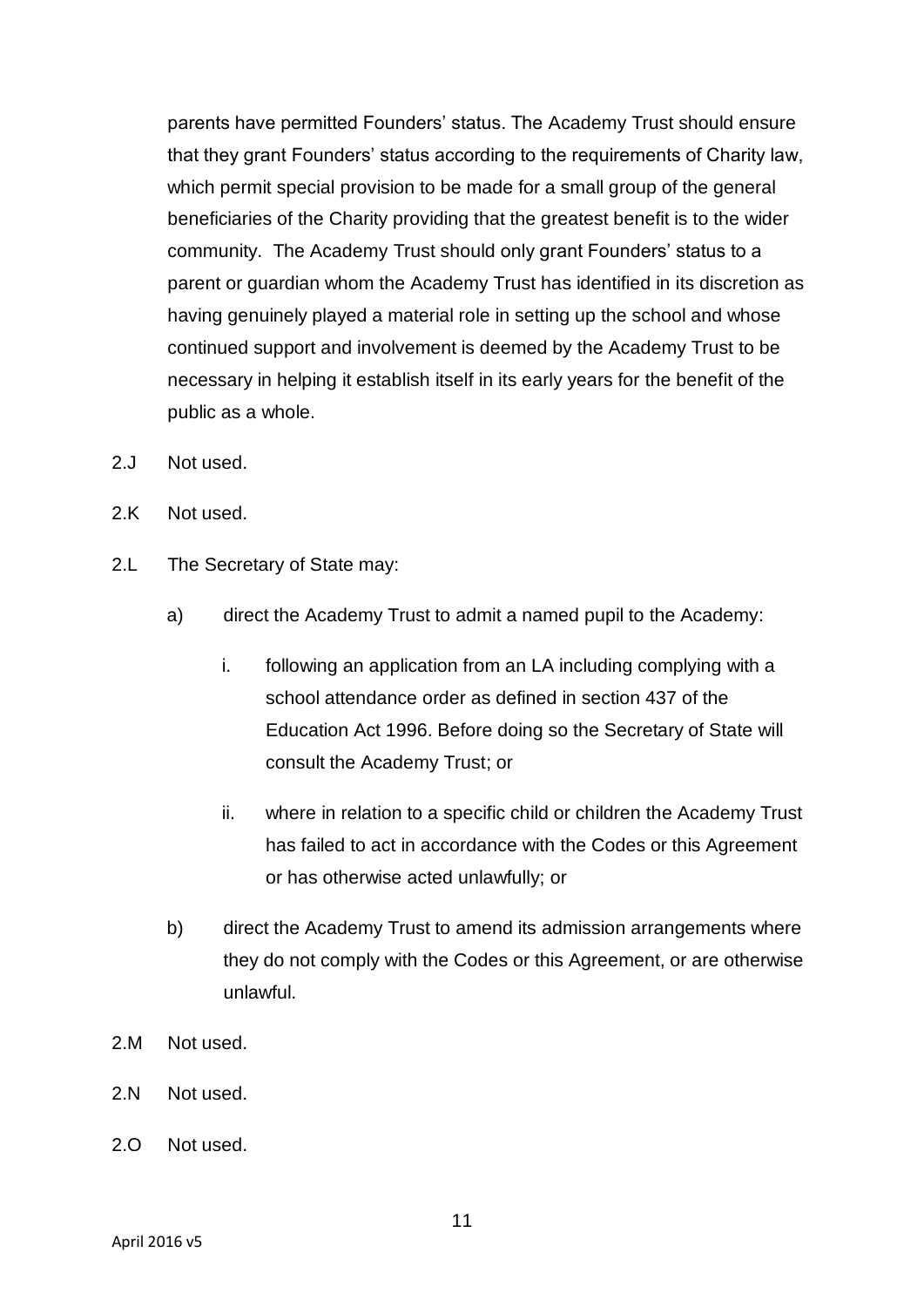- 2.P The Academy Trust must ensure that parents and 'relevant children' (as described in the **Codes**) have the right to appeal to an Independent Appeal Panel if they are dissatisfied with an admission decision of the Academy Trust. The arrangements for appeals must comply with the Codes as they apply to foundation and voluntary aided schools. The determination of the appeal panel is binding on all parties.
- 2.Q Subject to clause 2.R, the meaning of "**relevant area**" for the purposes of consultation requirements in relation to admission arrangements is that determined by the relevant LA for maintained schools in the area in accordance with the Education (Relevant Areas for Consultation on Admission Arrangements) Regulations 1999.
- 2.R If the Academy does not consider the relevant area determined by the LA for the maintained schools in the area to be appropriate, it must apply to the Secretary of State by 1 August before the academic year in question for a determination of the appropriate relevant area for the Academy, setting out the reasons for this view. The Secretary of State will consult the Academy Trust and the LA in whose area the Academy is situated in reaching a decision.
- 2.S The Office of the Schools Adjudicator ("**OSA**") will consider objections to the Academy's admission arrangements (except objections against the agreed variations from the Codes specified at clause 2.K, over which it has no jurisdiction). The Academy Trust must therefore make it clear, when determining the Academy's admission arrangements, that objections should be submitted to the OSA. The OSA's determination of an objection is binding on the Academy and the Academy Trust must make appropriate changes to its admission arrangements as quickly as possible.
- 2.T Not used.

# <span id="page-11-0"></span>**Curriculum**

2.U The Academy Trust must provide for the teaching of religious education and a daily act of collective worship at the Academy.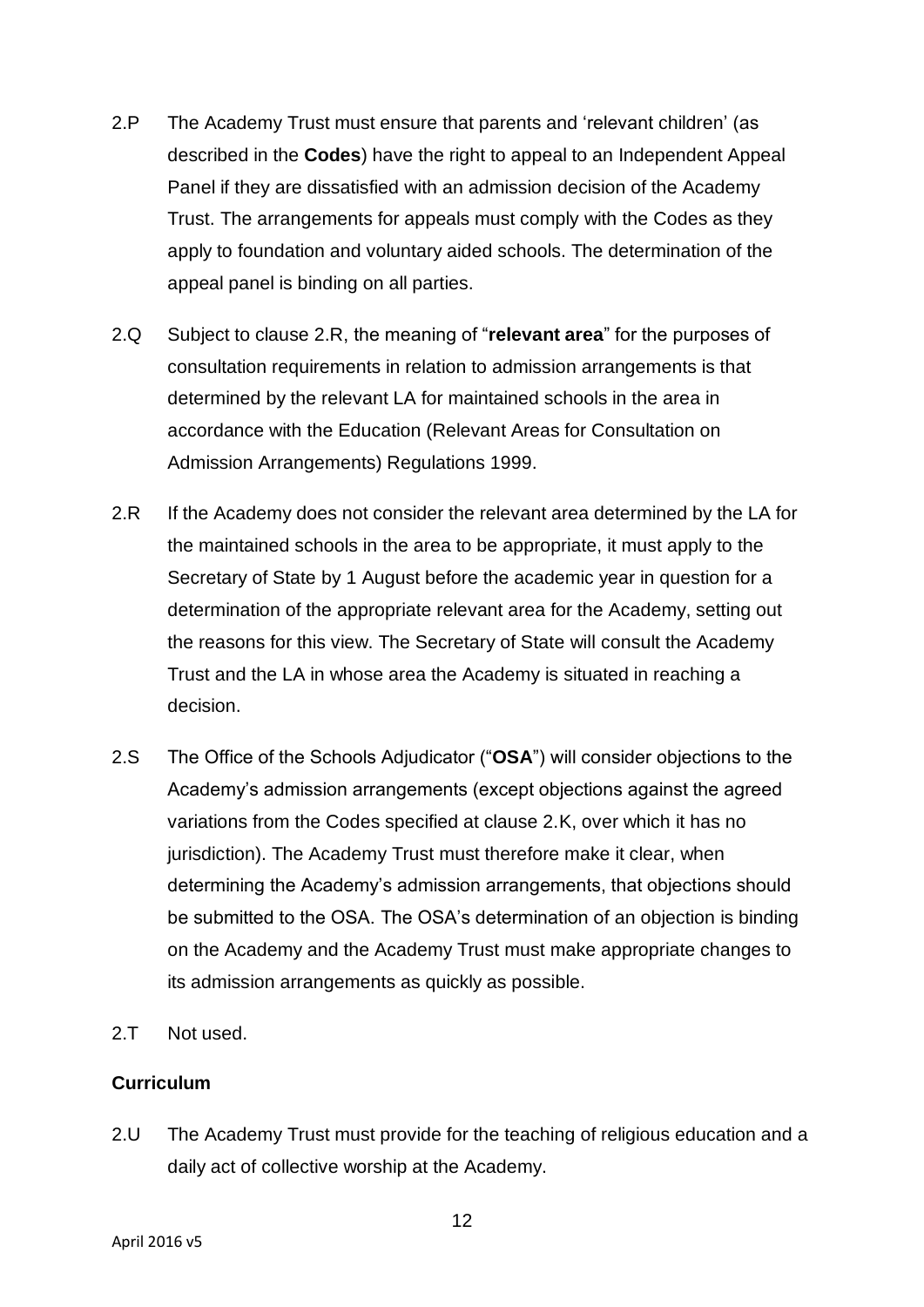- 2.V The Academy Trust must comply with section 71(1)-(6) and (8) of the School Standards and Framework Act 1998 as if the Academy were a community, foundation or voluntary school, and as if references to "religious education" and "religious worship" in that section were references to the religious education and religious worship provided by the Academy in accordance with clause 2.X.
- 2.W Not used.
- 2.X Subject to clause 2.V, **where the academy has not been designated with a religious character** (in accordance with section 124B of the School Standards and Framework Act 1998 or further to section 6(8) of the Academies Act 2010):
	- a) provision must be made for religious education to be given to all pupils at the Academy in accordance with the requirements for agreed syllabuses in section 375(3) of the Education Act 1996 and paragraph 2(5) of Schedule 19 to the School Standards and Framework Act 1998;
	- b) the Academy must comply with section 70(1) of, and Schedule 20 to, the School Standards and Framework Act 1998 as if it were a community, foundation or voluntary school which does not have a religious character, except that paragraph 4 of that Schedule does not apply. The Academy may apply to the Secretary of State for consent to be relieved of the requirement imposed by paragraph 3(2) of that Schedule.
- 2.Y Not used.
- 2.Z The Academy Trust must have regard to any Guidance, further to section 403 of the Education Act 1996, on sex and relationship education to ensure that children at the Academy are protected from inappropriate teaching materials and that they learn the nature of marriage and its importance for family life and for bringing up children. The Academy Trust must also have regard to the requirements in section 405 of the Education Act 1996, as if the Academy were a maintained school.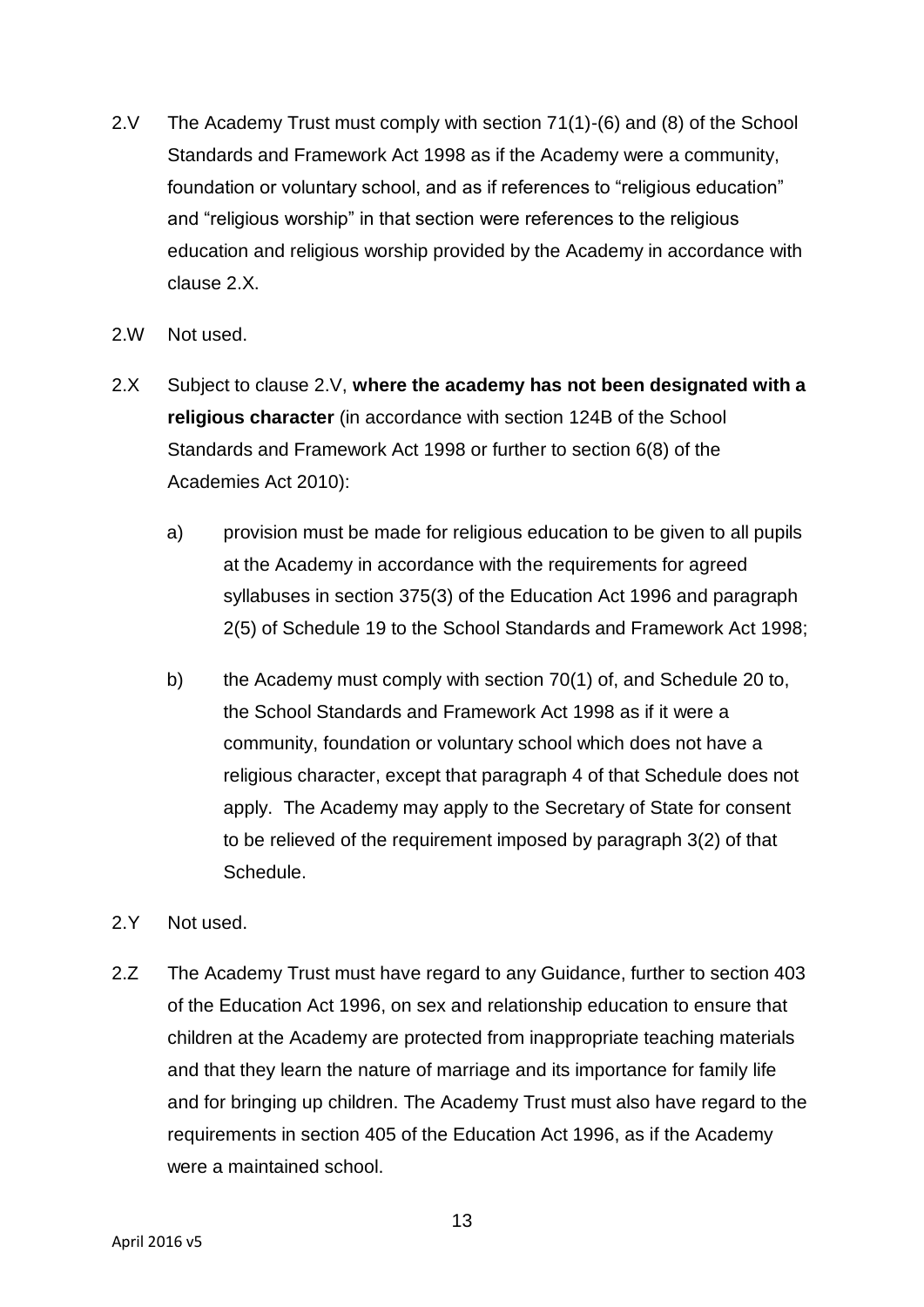2.AA The Academy Trust must prevent political indoctrination, and secure the balanced treatment of political issues, in line with the requirements for maintained schools set out in the Education Act 1996, and have regard to any Guidance.

# <span id="page-13-0"></span>3. **GRANT FUNDING**

# <span id="page-13-1"></span>**Calculation of GAG**

- 3.A Subject to clause 3.C, the basis of the pupil number count for the purposes of determining GAG for an Academy Financial Year will be the Academy Trust's most recent estimate provided in accordance with clause 3.B.
- 3.B The Secretary of State will, in advance of each Academy Financial Year for the Academy, request that the Academy Trust provides an estimate of the number of pupils on roll in the following September for the purposes of determining GAG for an Academy Financial Year. The Academy Trust must provide the requested estimate to the Secretary of State as soon as reasonably practicable.
- 3.C In the Academy Financial Year which immediately follows the Academy Financial Year in which all planned year groups will be present at the Academy (that is, all the pupil cohorts relevant to the age range of the Academy will have some pupils present), the basis of the pupil number count for the purpose of determining GAG will no longer be the estimate provided in accordance with clause 3.B, but in that and all following Academy Financial Years will be determined in accordance with clause 3.F.
- 3.D For any Academy Financial Year in which GAG for the Academy has been calculated in accordance with clauses 3.A and 3.B, an adjustment may be made to the following Academy Financial Year's formula funding element of GAG for the Academy to recognise any variation from that estimate. The Secretary of State may for this purpose use the Census for the relevant month (determined at the Secretary of State's discretion) for the Academy Financial Year in question as a means of determining pupil numbers. The additional or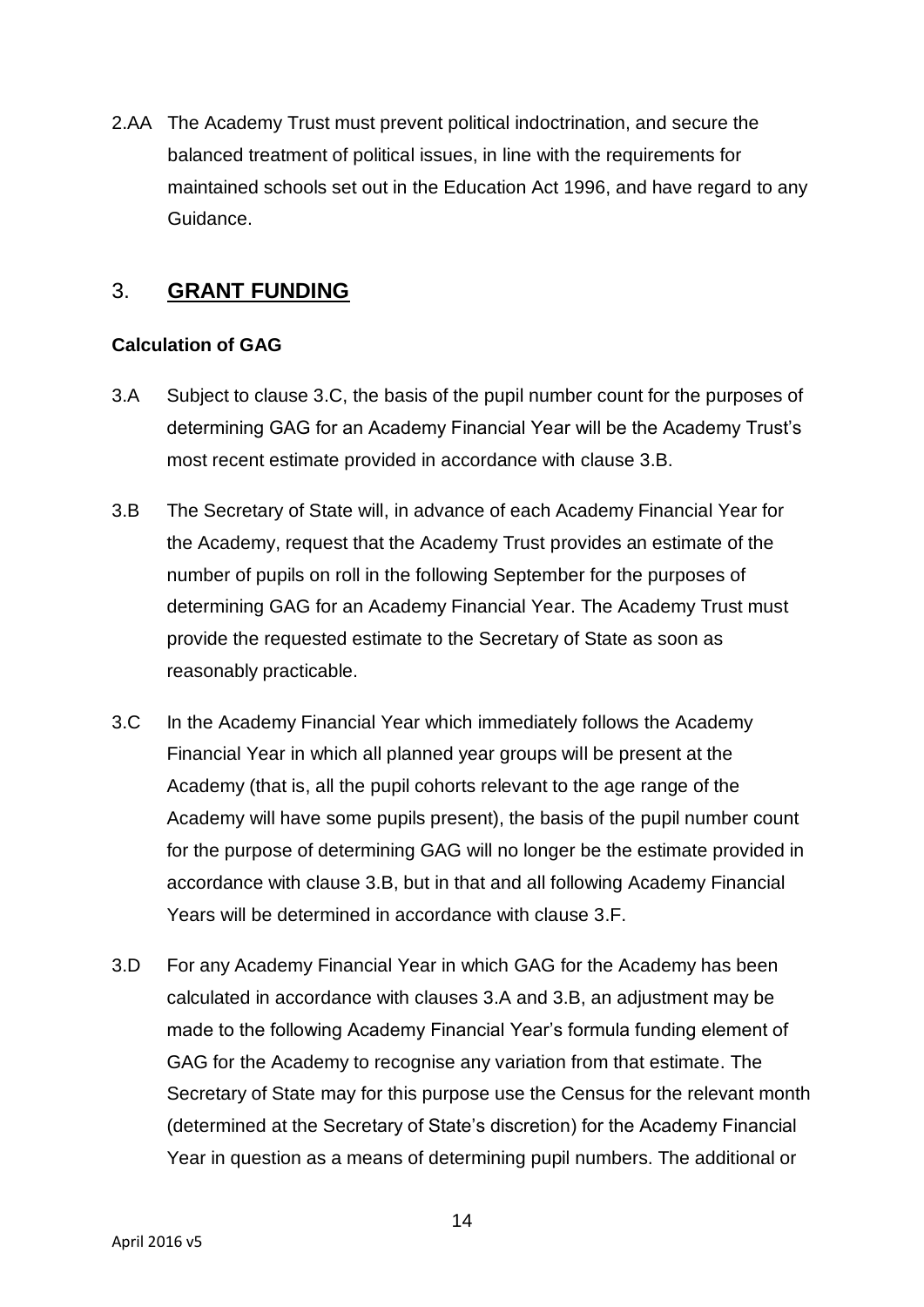clawed-back grant will be only the amount relevant to the number of pupils above or below that estimate.

- 3.E Not used.
- 3.F For Academy Financial Years which immediately follow the Academy Financial Year in which all planned year groups will be present at the Academy, the basis of the pupil count for determining GAG will be:
	- a) for pupils in Year 11 and below, the Schools Census which is used to fund maintained schools for the financial year overlapping with the Academy Financial Year in question; and
	- b) for pupils in Year 12 and above, the formula which is in use at the time for maintained schools
- 3.G The Secretary of State may, at her discretion, adjust the basis of the pupil count to take account of any diseconomies of scale which may affect the Academy if it is operating below the planned capacity in clause 2.B. If such an adjustment is made in any Academy Financial Year, this will not change the basis of the pupil count for calculating the following Academy Financial Year's GAG. If the Secretary of State has indicated that additional grant may be payable in such circumstances, the Academy Trust will bid for this additional grant based on need and providing appropriate supporting evidence. The Secretary of State may accept or refuse the bid at her discretion.
- 3.H The Secretary of State may pay a further element of GAG to the Academy Trust during the Start-Up Period or during the period when year groups are present who have transferred from the Predecessor School, in order to allow the Academy to:
	- a) purchase a basic stock of teaching and learning materials (including library books, text books, software, stationery, science equipment and equipment for physical education) and other consumable materials; and
	- b) meet the costs associated with the recruitment and induction of additional staff.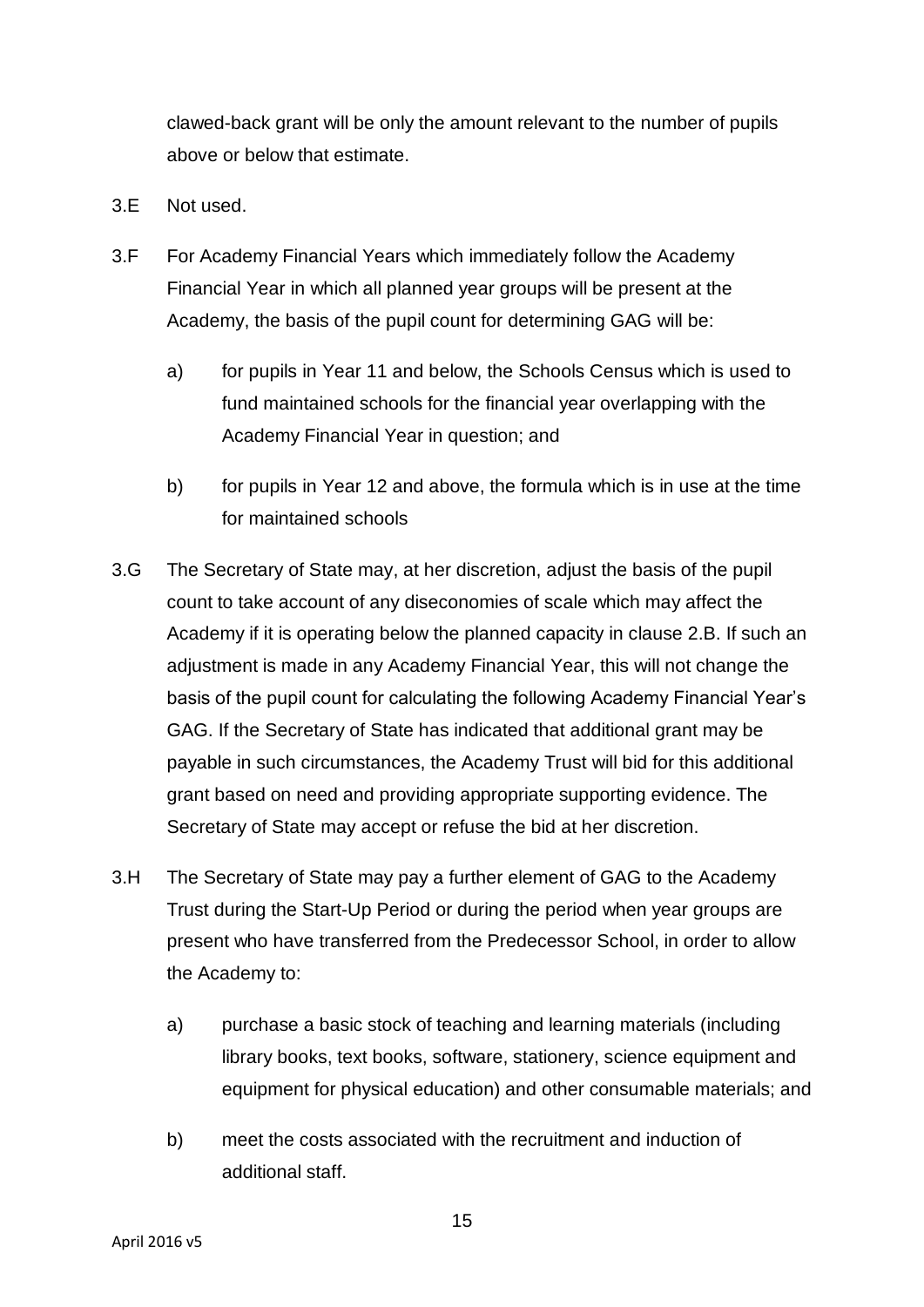After the Start-Up Period these costs will be met through the ordinary GAG.

3.I The Secretary of State recognises that if a Termination Notice or a Termination Warning Notice is served, or the Master Agreement is otherwise terminated, the intake of new pupils during the notice period may decline and therefore payments based on the number of pupils attending the Academy may be insufficient to meet the Academy's needs. In these circumstances the Secretary of State may pay a larger GAG in the notice period, to enable the Academy to operate effectively.

# <span id="page-15-0"></span>**Other relevant funding**

- 3.J Not used.
- 3.K Not used.

# **Carrying forward of funds**

3.L Any additional grant made in accordance with clause 3.I, for a period after the Secretary of State has served a Termination Notice or a Termination Warning Notice under this Agreement, or otherwise terminates the Master Agreement, may be carried forward without limitation or deduction until the circumstances set out in clause 3.I cease to apply or the Academy closes.

# <span id="page-15-1"></span>**4. LAND**

**"Lease for the Temporary Site"** means the lease or other occupational agreement between the Academy Trust and a third party (the "**Landlord**") under which the Academy Trust derives title to the Temporary Site.

"**Property Notice**" means any order, notice, proposal, demand or other requirement issued by any competent authority (including the Landlord) which materially affects the Academy Trust's ability to use the Temporary Site for the purposes of the Academy.

**"Temporary Site"** means the land and buildings known as Rokeby Primary School at Anderson Avenue, Rugby, Warwickshire comprised in two registered titles being WK2607 and WK2375 and demised by the Lease for the Temporary Site and shown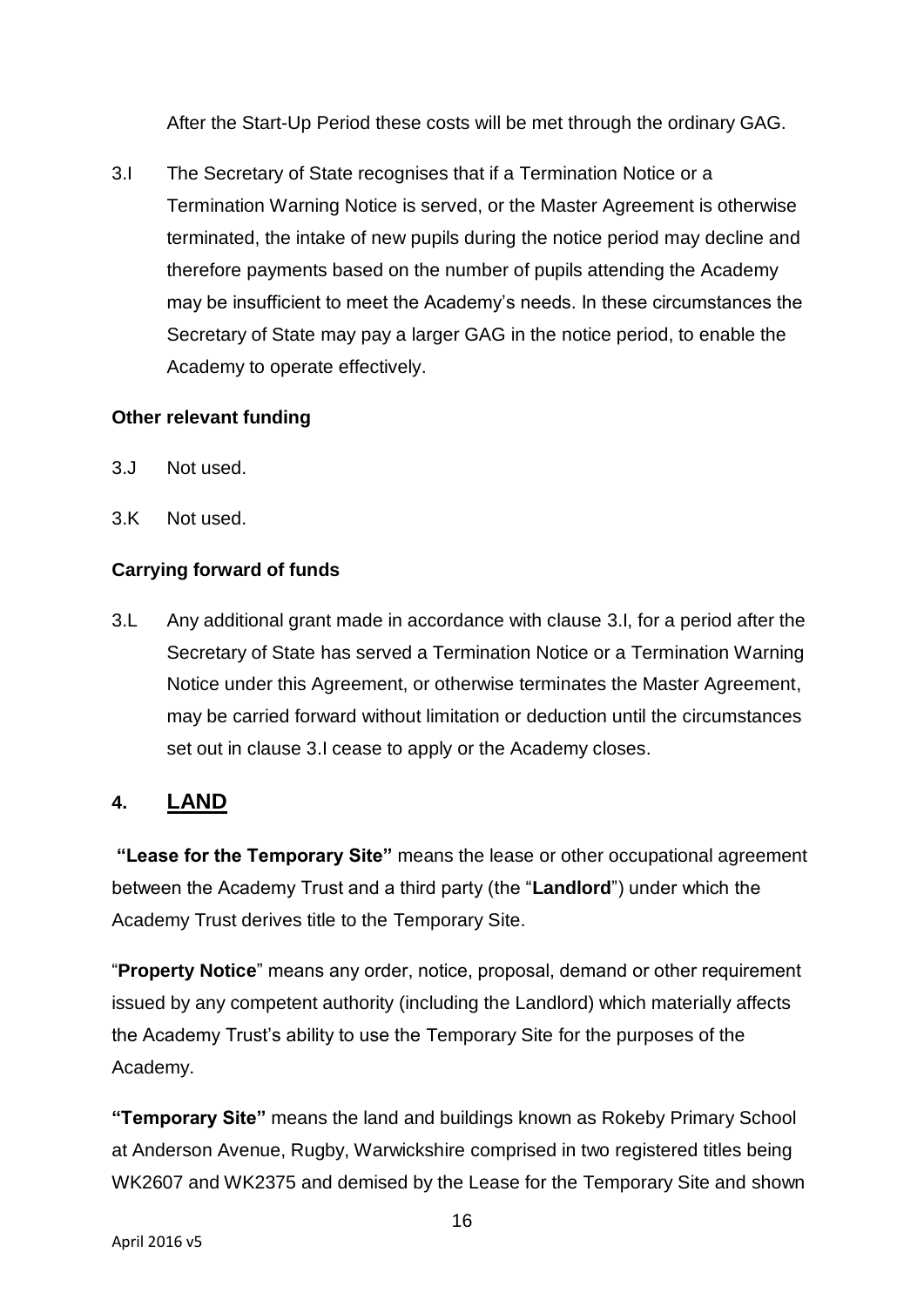edged red on the attached plan.

"**Permanent Site**" means the land (including all buildings structures landscaping and other erections) upon which the Academy is to be permanently situated.

# **Restrictions on Land transfer**

4.A Not used.

#### **Obligations of the Academy Trust**

- 4.B The Academy Trust must comply with the Lease for the Temporary Site and promptly enforce its rights against the Landlord.
- 4.C The Academy Trust must not, without the Secretary of State's consent:
	- a) terminate, renew, vary, surrender, dispose of or agree any revised rent under the Lease for the Temporary Site; or
	- b) grant any consent or licence; or
	- c) create or allow any encumbrance; or
	- d) part with or share possession or occupation; or
	- e) enter into any onerous or restrictive obligations,

in respect of all or part of the Temporary Site.

- 4.D The Academy Trust must obtain the Secretary of State's consent before taking any action, including the service of any notice or waiver of any condition, under any contract relating to the acquisition of the Temporary Site.
- 4.E If the Academy Trust is, or if it is reasonably foreseeable that it will be, in material breach of the Lease for the Temporary Site, the Academy Trust must immediately give written notice to the Secretary of State stating what the breach is and what action the Academy Trust has taken or proposes to take to remedy it, including timescales where appropriate.
- 4.F After notifying the Secretary of State under clause 4.E, the Academy Trust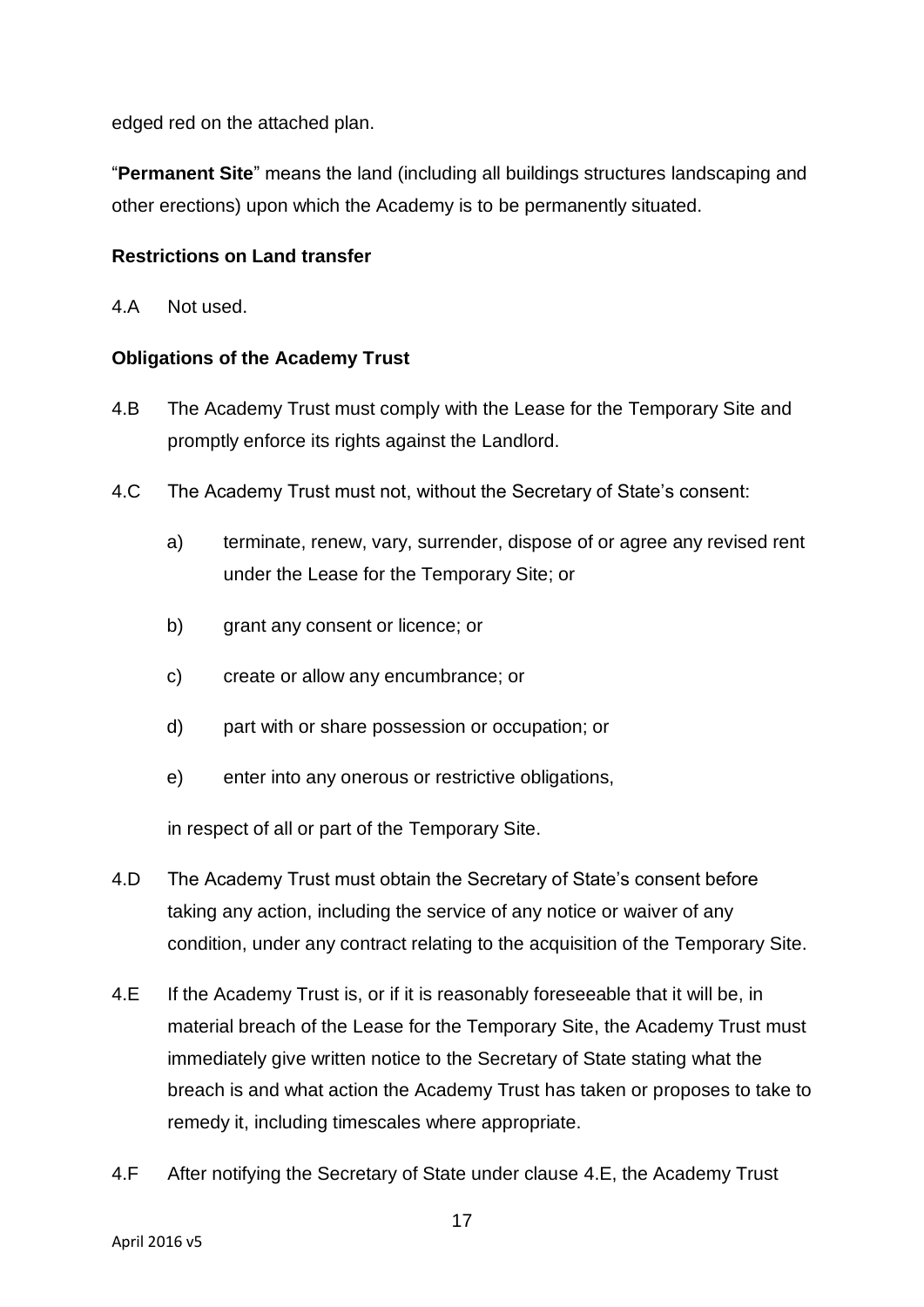must:

- a) promptly give the Secretary of State all the information she asks for about the breach;
- b) allow the Secretary of State to take all necessary action, with or instead of the Academy Trust, to remedy or prevent the breach, and
- c) use its best endeavours to help the Secretary of State to remedy or prevent the breach.
- 4.G If the Academy Trust has not entered into the Lease for the Temporary Site by 30 June 2016 the Secretary of State may serve a Termination Notice.
- 4.H If the Academy Trust has not entered into the Lease for the Permanent Site by 30 September 2019, the Secretary of State may serve a Termination Notice.

# **Property Notices**

- 4.I If the Academy Trust receives a Property Notice, it must:
	- a) send a copy of it to the Secretary of State within 14 days, stating how the Academy Trust intends to respond to it;
	- b) promptly give the Secretary of State all the information she asks for about it;
	- **c)** allow the Secretary of State to take all necessary action, with or instead of the Academy Trust, to comply with it, and
	- d) use its best endeavours to help the Secretary of State in connection with it.

# **Option**

#### 4.J Not used.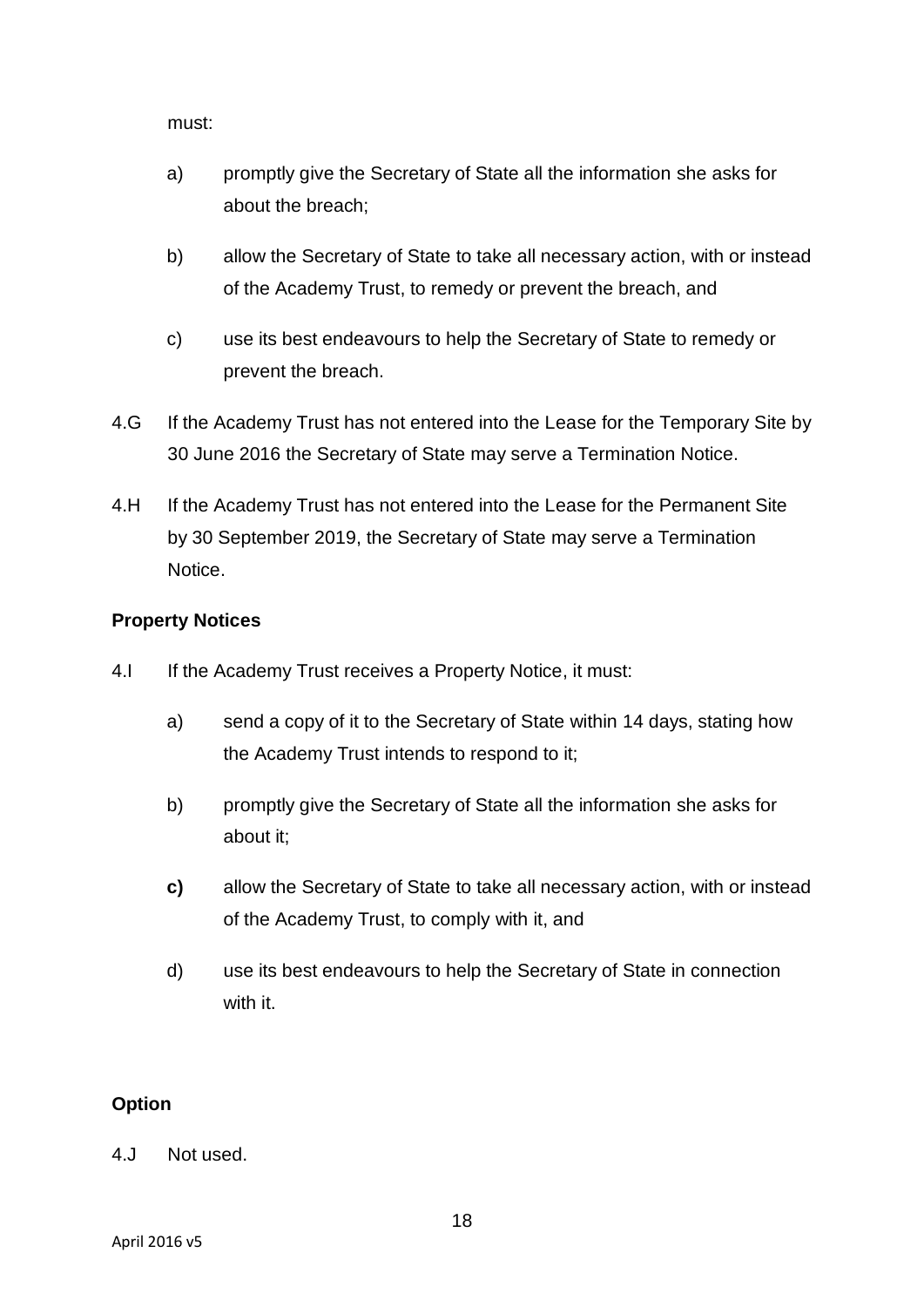# **Option Notice**

4.K Not used.

## **Land not used for the purposes of the academy**

4.L Not used.

#### **Sharing the Land**

4.M If:

- a) the Academy does not reach its planned capacity, as stated in clause 2.B, within 6 Academy Financial Years; or
- b) the Academy Trust or the Secretary of State serves notice to terminate this Agreement under clause 5.A; or
- c) the Secretary of State considers that not all the Temporary Site is needed for the operation of the Academy at planned capacity,

the Academy Trust must share occupation of the Temporary Site with such other Academy as the Secretary of State considers appropriate and enter into any legal arrangements which the Secretary of State requires for this purpose.

- 4.M The Academy Trust acknowledges that it has not yet acquired the Permanent Site and that the terms on which a permanent site are to be acquired are not yet known. The Academy Trust agrees that, in advance of the acquisition of a legal interest in a Permanent Site, it will comply with clause 4.N below.
- 4.N. The Academy Trust will upon written notice by the Secretary of State enter into a deed of variation to this agreement in a form specified by the Secretary of State, so as to vary the land clauses (including some or all of the clauses set out in Annex A to this Agreement, though not to the exclusion of others as appropriate) to amend this Agreement. If the Academy Trust fails to either negotiate in good faith as to a deed of variation to this agreement or, having so negotiated, fails to execute a deed of variation to this Agreement as required by this clause the Secretary of State may serve a Termination Notice.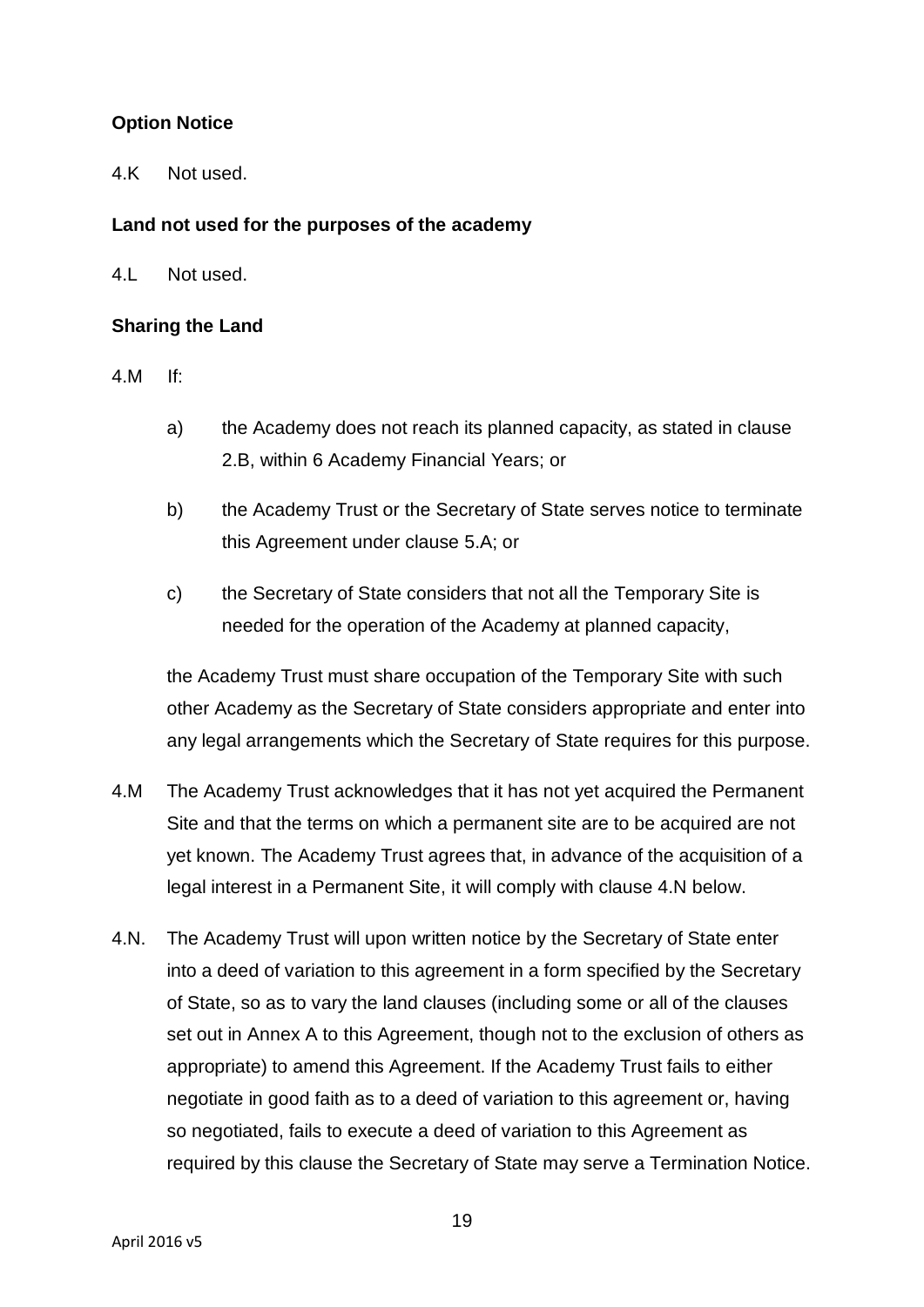# <span id="page-19-0"></span>**5. TERMINATION**

#### <span id="page-19-1"></span>**Termination by either party**

5.A Either party may give at least seven Academy Financial Years' notice to terminate this Agreement. Such termination would take effect on 31 August of the relevant year.

## <span id="page-19-2"></span>**Termination Warning Notice**

- 5.B The Secretary of State may serve a Termination Warning Notice where she considers that:
	- a) the Academy Trust has breached the provisions of this Agreement or the Master Agreement; or
	- b) the standards of performance of pupils at the Academy are unacceptably low; or
	- c) there has been a serious breakdown in the way the Academy is managed or governed; or
	- d) the safety of pupils or staff is threatened, including due to breakdown of discipline; or
		- e) the Academy is coasting provided she has notified the Academy Trust that it is coasting.
- 5.C A Termination Warning Notice served under clause 5.B will specify:
	- a) the action the Academy Trust must take;
	- b) the date by which the action must be completed; and
	- c) the date by which the Academy Trust must make any representations, or confirm that it agrees to undertake the specified action.
- 5.D The Secretary of State will consider any representations from the Academy Trust which she receives by the date specified in the Termination Warning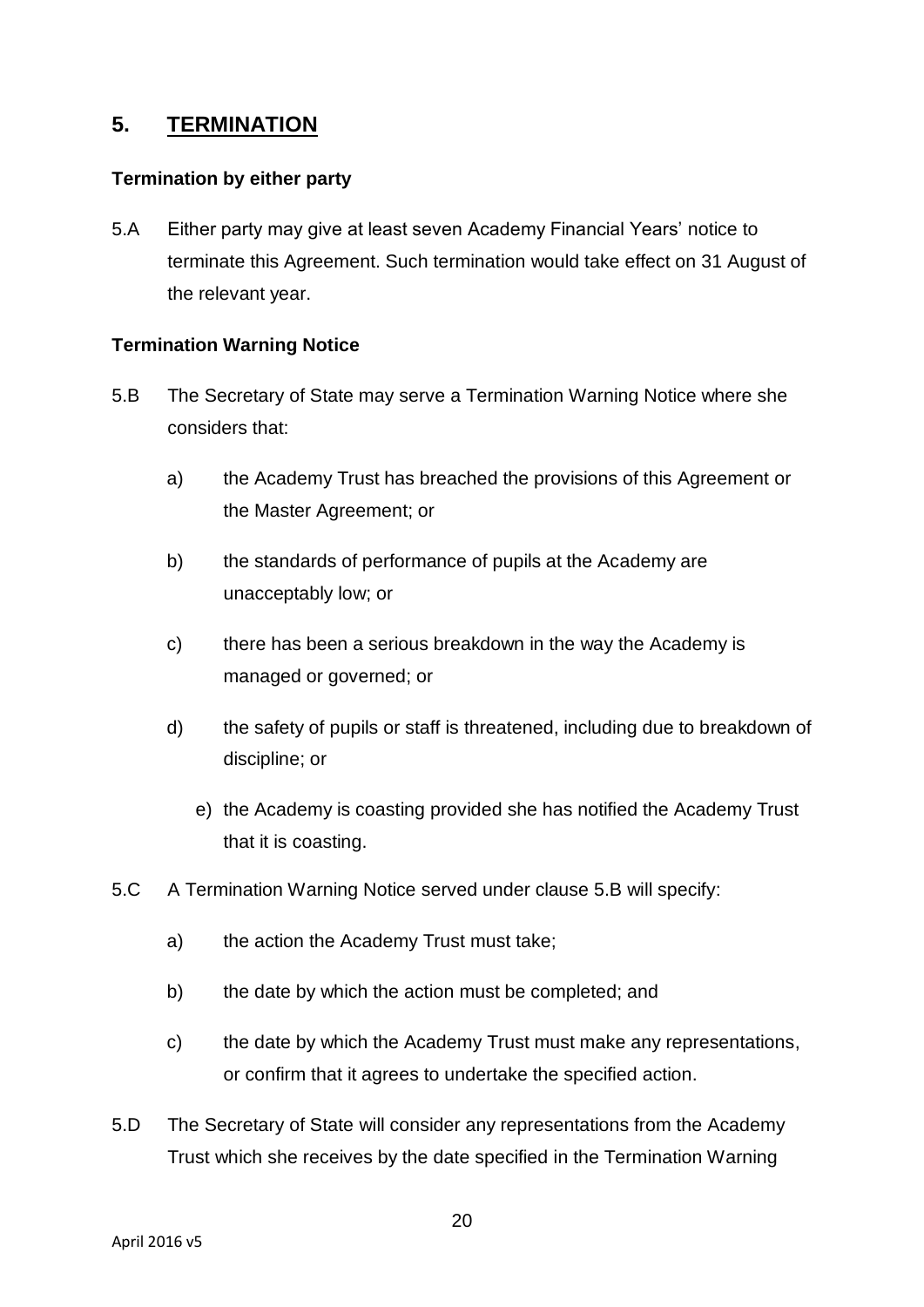Notice. The Secretary of State may amend the Termination Warning Notice to specify further action which the Academy Trust must take, and the date by which it must be completed.

5.E If the Secretary of State considers that the Academy Trust has not responded to the Termination Warning Notice as specified under clause 5.C(c), or has not completed the action required in the Termination Warning Notice as specified under clauses 5.C(a) and (b) (and any further action specified under clause 5.D) she may serve a Termination Notice.

#### <span id="page-20-0"></span>**Termination by the Secretary of State after inspection**

- 5.F If the Chief Inspector gives notice to the Academy Trust that:
	- a) special measures are required to be taken in relation to the Academy; or
	- b) the Academy requires significant improvement

the Secretary of State may serve a Termination Warning Notice, specifying the date by which the Academy Trust must make any representations.

- 5.G In deciding whether to give notice of her intention to terminate under clause 5.F, the Secretary of State will have due regard to the overall performance of the Academy Trust.
- 5.G.1 Not used.
- 5.H If the Secretary of State has served a Termination Warning Notice under clause 5.F and:
	- a) has not received any representations from the Academy Trust by the date specified in the notice; or
	- b) having considered the representations made by the Academy Trust remains satisfied that this Agreement should be terminated;

she may serve a Termination Notice.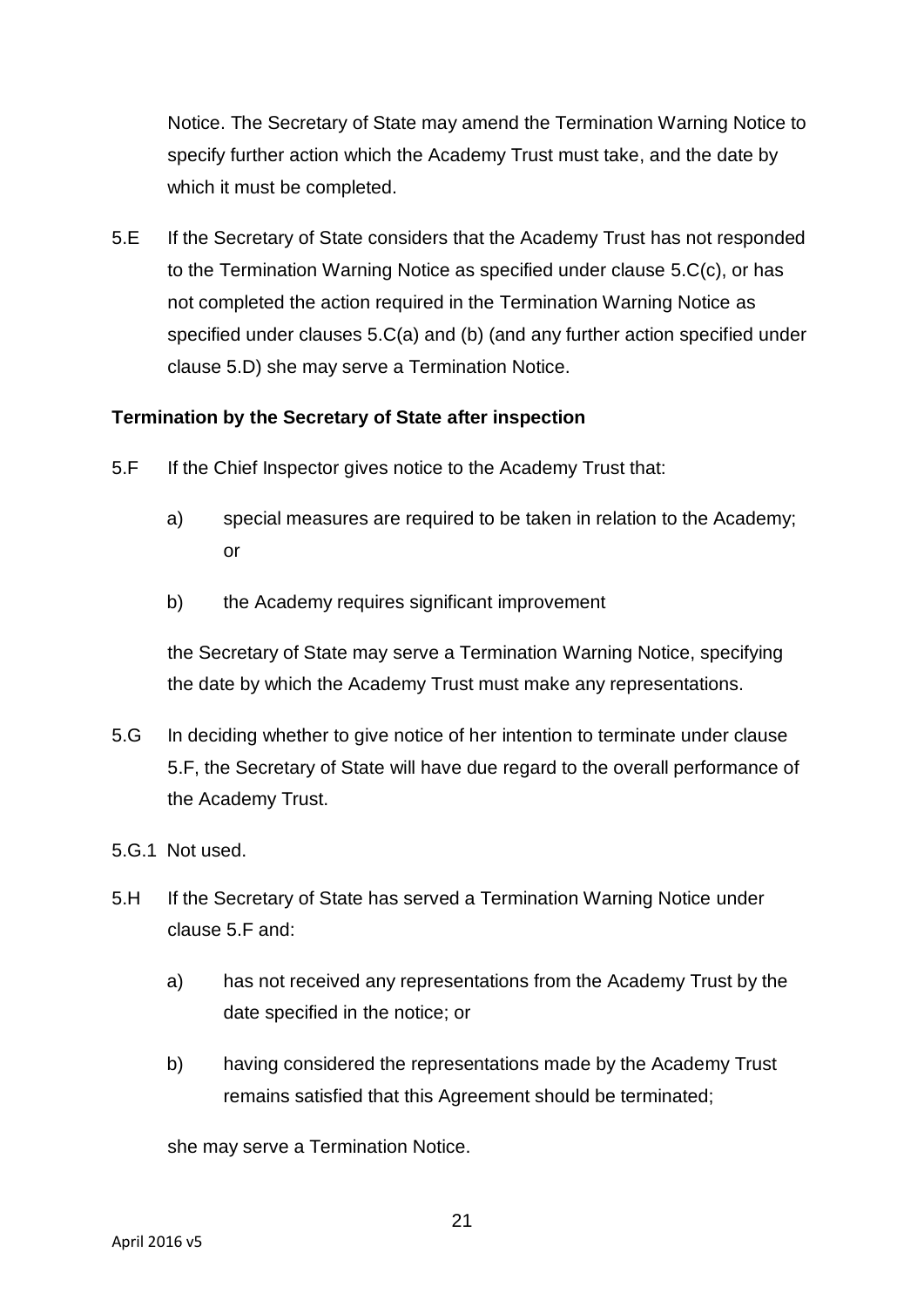#### 5.I Not used.

#### <span id="page-21-0"></span>**Termination by the Secretary of State**

- 5.J If the Secretary of State has determined that the Academy will be removed from the Register of Independent Schools and no appeal against that determination is pending, she may serve a Termination Notice.
- 5.K If at any time before the Academy opens, the total number of prospective pupils who have accepted offers of places to attend the Academy in September 2016 is less than120, the Secretary of State may:
	- a) require the Academy Trust not to open the Academy until 120 prospective pupils have accepted offers of places to attend the Academy; or
	- b) serve a Termination Notice.
- 5.L If at any time after the Academy has opened, the Secretary of State considers that the Academy is not financially viable because of low pupil numbers, then she may:
	- a) serve a Termination Warning Notice; or
	- b) serve a Termination Notice.
- 5.M If both parties agree that the Academy is not financially viable because of low pupil numbers, they may jointly terminate this Agreement after agreeing the precise terms of termination.
- 5.N Not used.
- 5.O If at any time before the Academy opening date, the Secretary of State considers that:
	- a) the Academy would, on opening, provide an unacceptably low standard of education; or
	- b) the safety of pupils or staff at the Academy would, on opening, be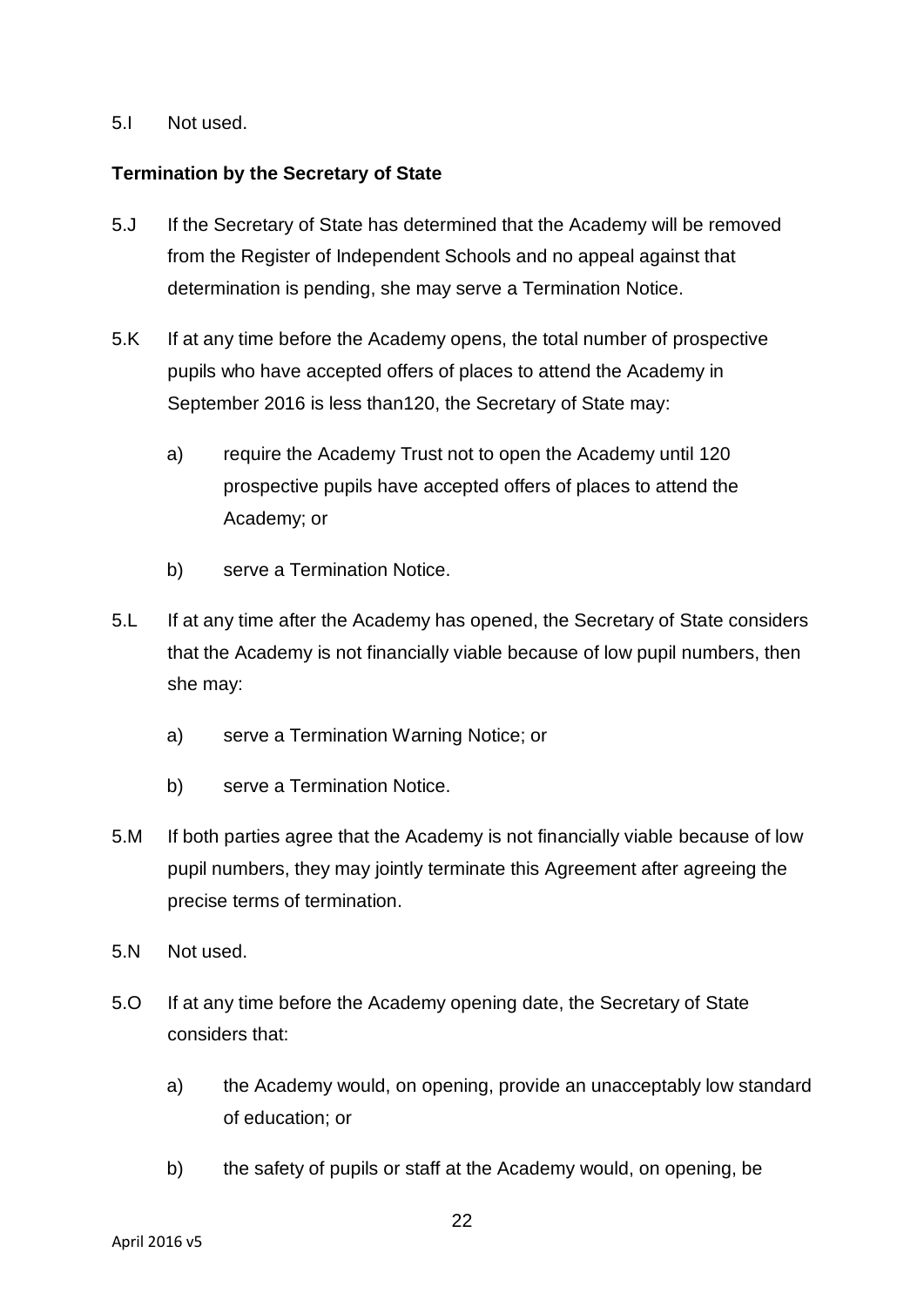threatened; or

- c) the staff employed at the Academy are unsuitable; or
- d) there is a serious breakdown in the way the Academy Trust is being managed or governed; or
- e) the buildings and other structures on the Temporary Site are unsuitable or the Academy Trust has not obtained Building Regulations approval,

she may either:

- A. require the Academy Trust:
	- i. not to open the Academy; or
	- ii. not to admit pupils of a particular age range, to be determined by the Secretary of State; or
	- iii. not to use any building or other structure on the Temporary Site,

until each relevant matter in paragraphs (a) to (e) above has been resolved to the Secretary of State's satisfaction; or

B. serve a Termination Notice.

# <span id="page-22-0"></span>**Funding and admission during notice period**

- 5.P If the Secretary of State serves a Termination Notice under clause 5.A, the Academy Trust may continue during the notice period to admit pupils to the Academy, and to receive GAG and EAG, in accordance with this Agreement.
- <span id="page-22-1"></span>5.Q If the Secretary of State serves a Termination Warning Notice or a Termination Notice otherwise than under clause 5.A, the Academy Trust may continue during the notice period to admit pupils to the Academy (unless the Secretary of State specifies otherwise), and to receive GAG and EAG, in accordance with this Agreement.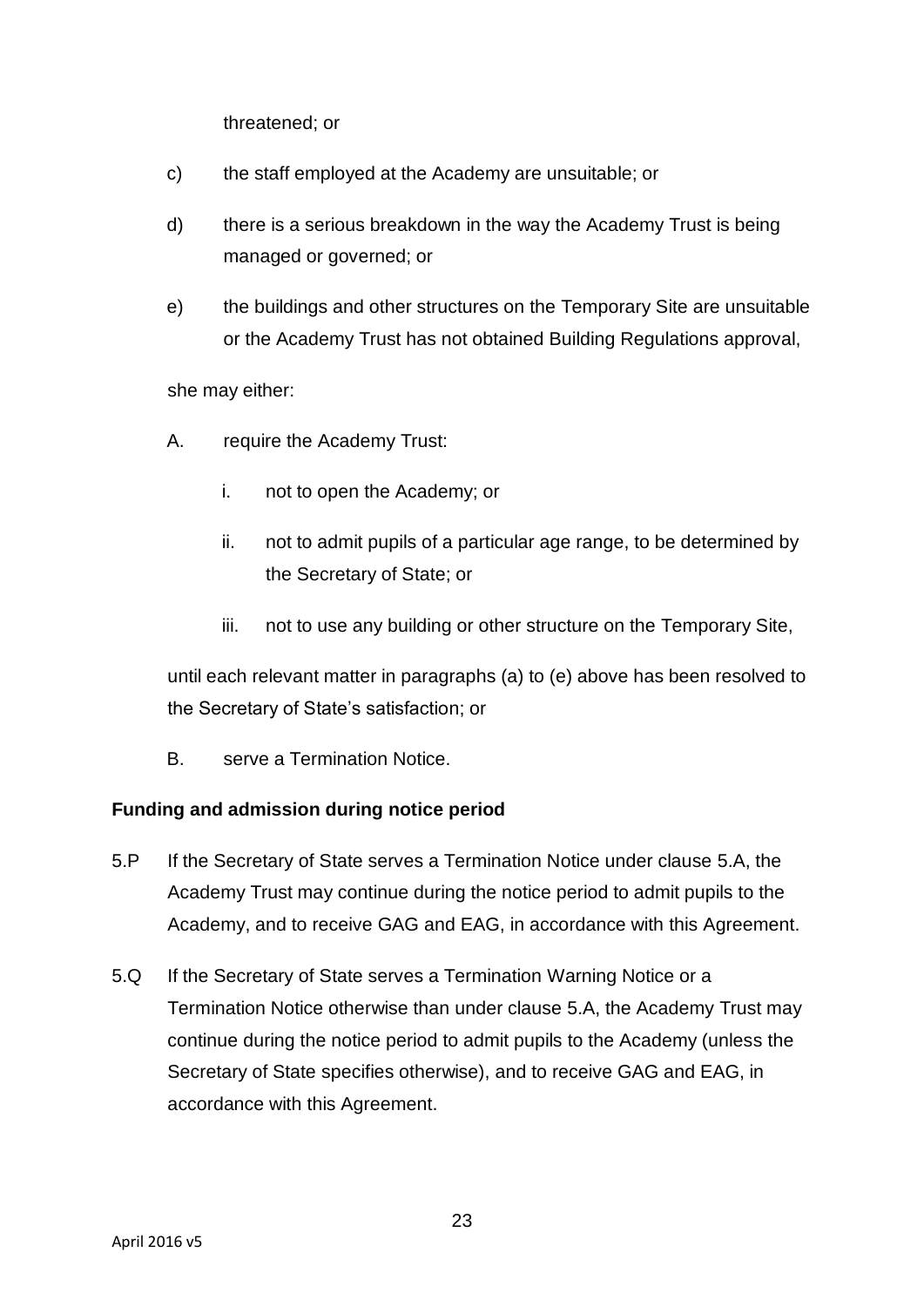## **Notice of intention to terminate by Academy Trust**

- 5.R The Secretary of State will, before the start of each Academy Financial Year, provide the Academy Trust with a final funding allocation indicating the level of GAG and EAG to be provided in the next Academy Financial Year (the **"Funding Allocation").**
- 5.S If the Academy Trust is of the opinion that, after receipt of the Funding Allocation for the next Academy Financial Year (the "**Critical Year**") and after taking into account all other resources likely to be available to the Academy, including other funds that are likely to be available to the Academy from other academies operated by the Academy Trust ("**All Other Resources**"), it is likely that the cost of running the Academy during the Critical Year would cause the Academy Trust to become insolvent (and for this reason only) then the Academy Trust may give written notice of its intention to terminate this Agreement at the end of the Critical Year.
- 5.T Any notice given by the Academy Trust under clause 5.S must be provided to the Secretary of State within six weeks of the Secretary of State issuing the Funding Allocation. The notice given by the Academy Trust under clause 5.S must specify:
	- a) the grounds upon which the Academy Trust's opinion is based, including:
		- i. evidence of those grounds;
		- ii. any professional accounting advice the Academy Trust has received;
		- iii. a detailed statement of steps which the Academy Trust proposes to take to ensure that the running costs of the Academy are reduced such that costs are less than the Funding Allocation and All Other Resources, and the period of time within which such steps will be taken; and
	- b) the shortfall in the Critical Year between the Funding Allocation and All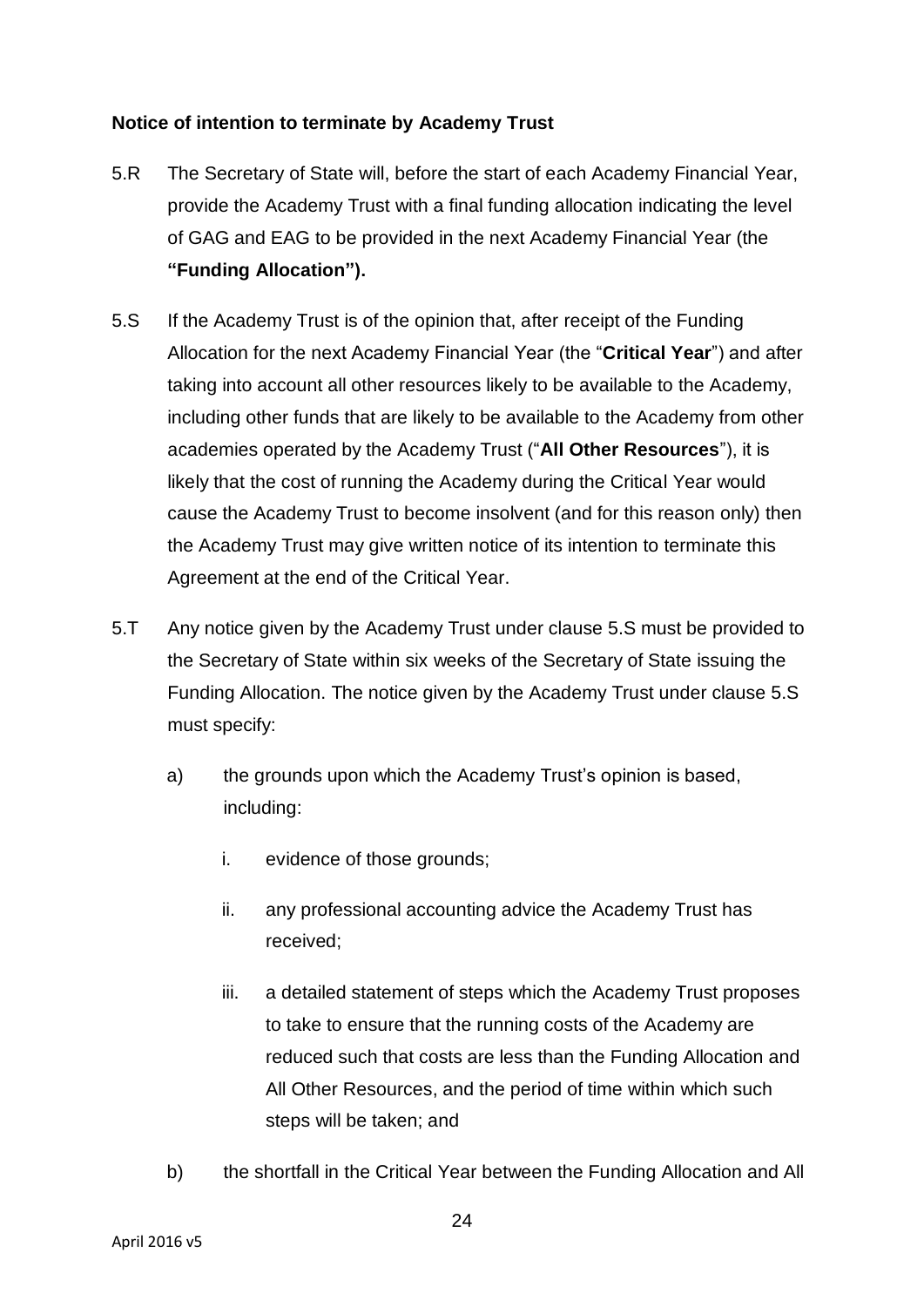Other Resources expected to be available to the Academy Trust to run the Academy and the projected expenditure on the Academy; and

- c) a detailed budget of income and expenditure for the Academy during the Critical Year (the "**Projected Budget**").
- 5.U Both parties will use their best endeavours to agree whether or not the cost of running the Academy during the Critical Year would cause the Academy Trust to become insolvent. Both parties recognise that they will need to engage in a constructive dialogue at the time about how best to provide education for the pupils at the Academy and use their best endeavours to agree a practical solution to the problem.
- 5.V If no agreement is reached by 30 April (or another date if agreed between the parties) as to whether the cost of running the Academy during the Critical Year would cause the Academy Trust to become insolvent, then that question will be referred to an independent expert (the "**Expert**") for resolution. The Expert's determination will be final and binding on both parties. The Expert will be requested to specify in her determination the amount of the shortfall in funding (the "**Shortfall**").
- 5.W The Expert will be an insolvency practitioner with significant professional experience of educational institutions or academies. If the parties fail to agree upon the appointment of the Expert then the Expert will be appointed by the President of the Institute of Chartered Accountants in England and Wales. The Expert's fees will be borne equally between the parties.
- 5.X The Expert will be required in reaching her determination to take account of advice from an educational specialist who is professionally familiar with the issues arising from the budget management of schools. If the parties fail to agree upon the appointment of the educational specialist then the educational specialist will be appointed by the Chairman of the Specialist Schools and Academies Trust (or any successor or equivalent body). The educational specialist's fees will be borne equally between the parties.
- 5.Y If the Expert determines that the cost of running the Academy during the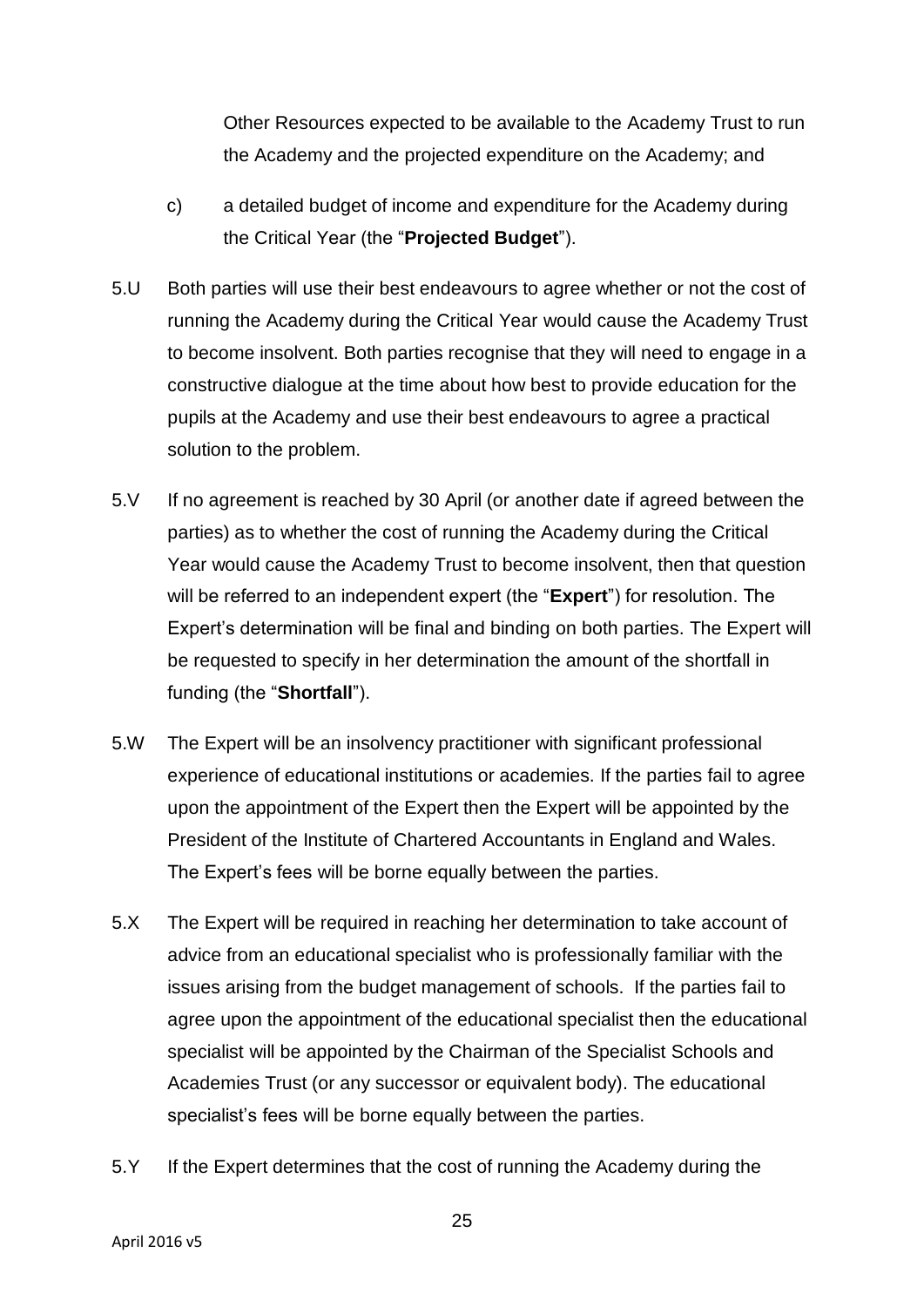Critical Year would cause the Academy Trust to become insolvent, and the Secretary of State will not have agreed to provide sufficient additional funding to cover the Shortfall, then the Academy Trust will be entitled to terminate this Agreement, by notice expiring on 31 August of the Critical Year. Any such notice will be given within 21 days after (a) the Expert's determination will have been given to the parties or (b), if later, the Secretary of State will have given written notice of her refusal to provide sufficient additional funding for the Academy to cover the Shortfall.

#### <span id="page-25-0"></span>**Effect of termination**

- 5.Z If this Agreement is terminated, the Academy will cease to be an Academy within the meaning of sections 1 and 1A of the Academies Act 2010.
- 5.AA Subject to clauses 5.BB and 5.CC, if the Secretary of State terminates this Agreement under clause 5.A, she will indemnify the Academy Trust. If the Secretary of State terminates this Agreement otherwise than under clause 5.A, she may at her discretion indemnify or compensate the Academy Trust.
- 5.BB The amount of any such indemnity or compensation will be determined by the Secretary of State, having regard to representations made to him by the Academy Trust, and will be paid as and when the Secretary of State considers appropriate.
- 5.CC The categories of expenditure incurred by the Academy Trust in consequence of termination, for which the Secretary of State may indemnify the Academy Trust under clauses 5.AA, may include:
	- a) staff compensation and redundancy payments;
	- b) compensation payments in respect of broken contracts;
	- c) expenses of disposing of assets or adapting them for other purposes;
	- d) legal and other professional fees; and
	- e) dissolution expenses.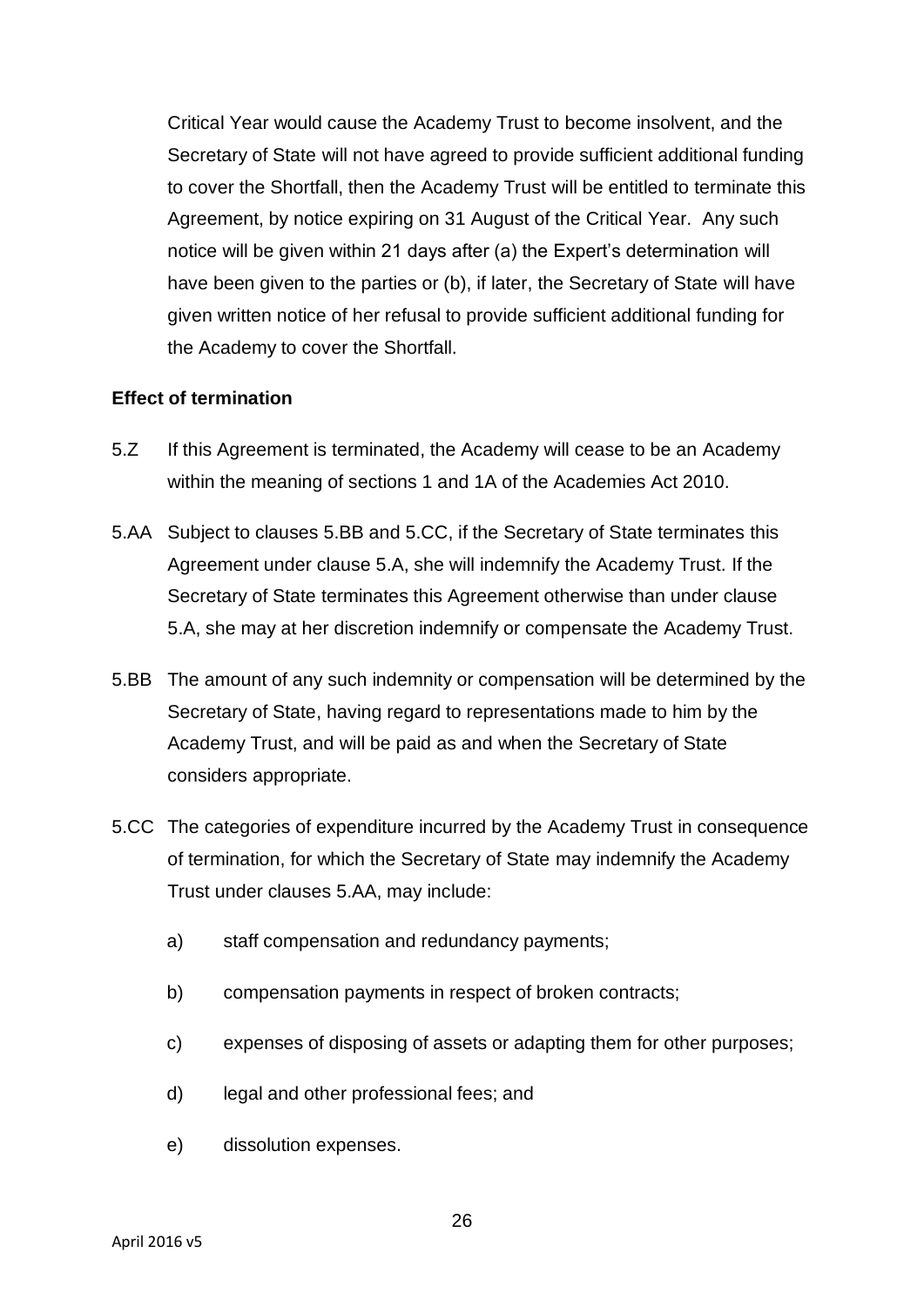- 5.DD If this Agreement is terminated, and the Academy Trust owns capital assets which have been partly or wholly funded by HM Government, the Academy Trust must, as soon as possible after the termination date:
	- a) transfer a proportion of those capital assets, equal to the proportion of the original financial contribution made by HM Government, to a nominee of the Secretary of State to use for educational purposes; or
	- b) if the Secretary of State directs that a transfer under clause 5.DD(a) is not required, pay to the Secretary of State at the termination date (or, by agreement with the Secretary of State, at the date of their subsequent disposal) a sum equivalent to the proportion of the original financial contribution made by HM Government.
- 5.EE The Secretary of State may:
	- a) Waive all or part of the repayment due under sub-clause 5.DD(b) if the Academy Trust obtains her permission to invest the sale proceeds for its charitable purposes; or
	- b) direct the Academy Trust to pay all or part of the sale proceeds to the relevant LA.

# <span id="page-26-0"></span>**6. OTHER CONTRACTUAL ARRANGEMENTS**

# <span id="page-26-1"></span>**Annexes**

6.A Any annexes to this Agreement form part of and are incorporated into this Agreement.

# <span id="page-26-2"></span>**The Master Agreement**

6.B Except as expressly provided in this Agreement, all provisions of the Master Agreement have full force and effect.

# <span id="page-26-3"></span>**General**

6.C The Academy Trust cannot assign this Agreement.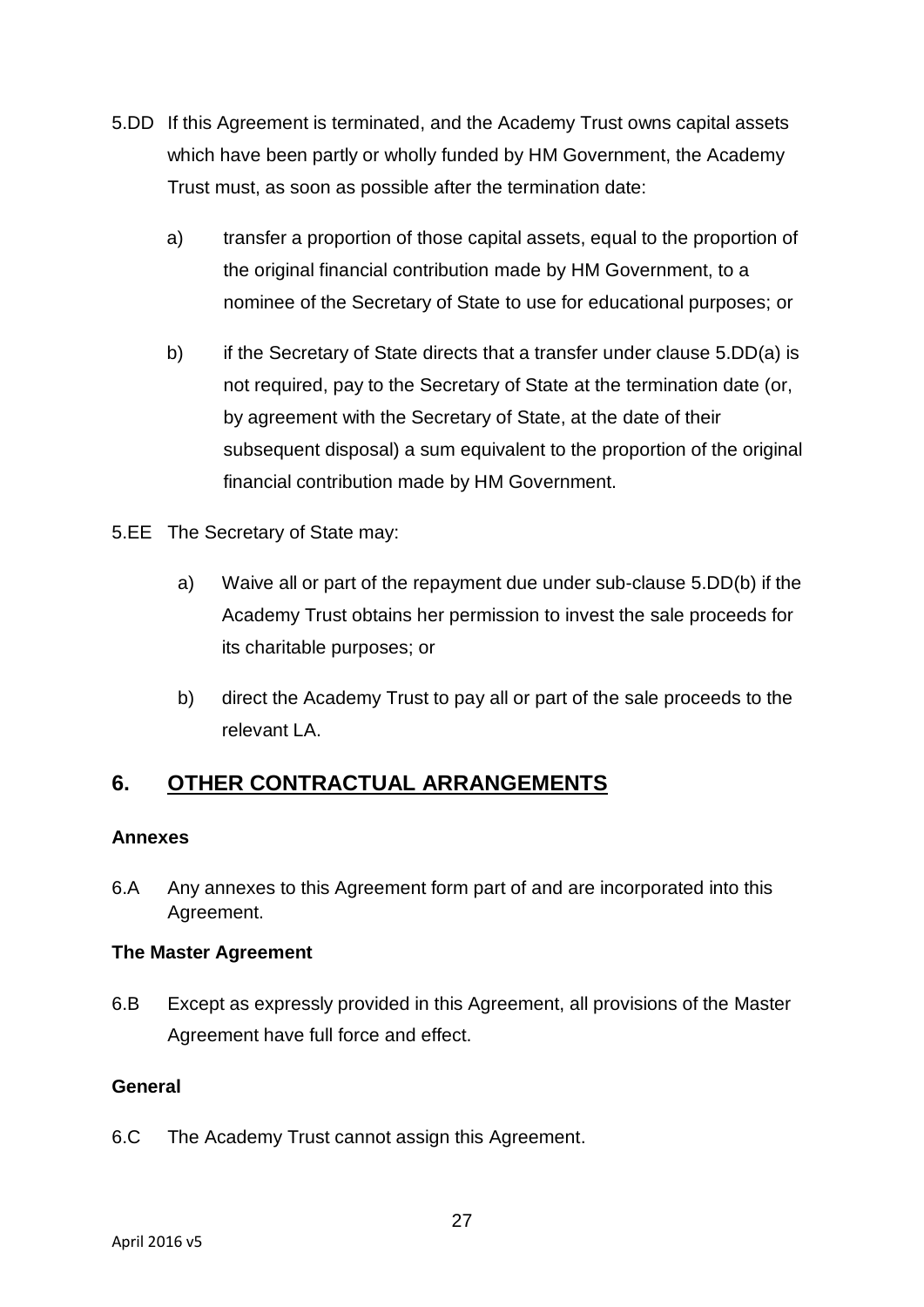- 6.D Failure to exercise, or a delay in exercising, any right or remedy of the Secretary of State under this Agreement (including the right to terminate this Agreement), or a single or partial exercise of such a right or remedy, is not a waiver of, and does not prevent or restrict any initial or further exercise of, that or any other right or remedy.
- 6.E Termination of this Agreement will not affect the accrued rights, remedies, obligations or liabilities of the parties existing at termination.
- 6.F This Agreement may be executed in any number of counterparts, each of which when executed and delivered shall constitute a duplicate original, but all of which will together constitute the same agreement.
- 6.G This Agreement and any dispute or claim arising out of or in connection with it or its subject matter or formation (including non-contractual disputes or claims) shall be governed by and construed in accordance with the law of England and Wales, and submitted to the exclusive jurisdiction of the courts of England and Wales.
- 6.H Not used.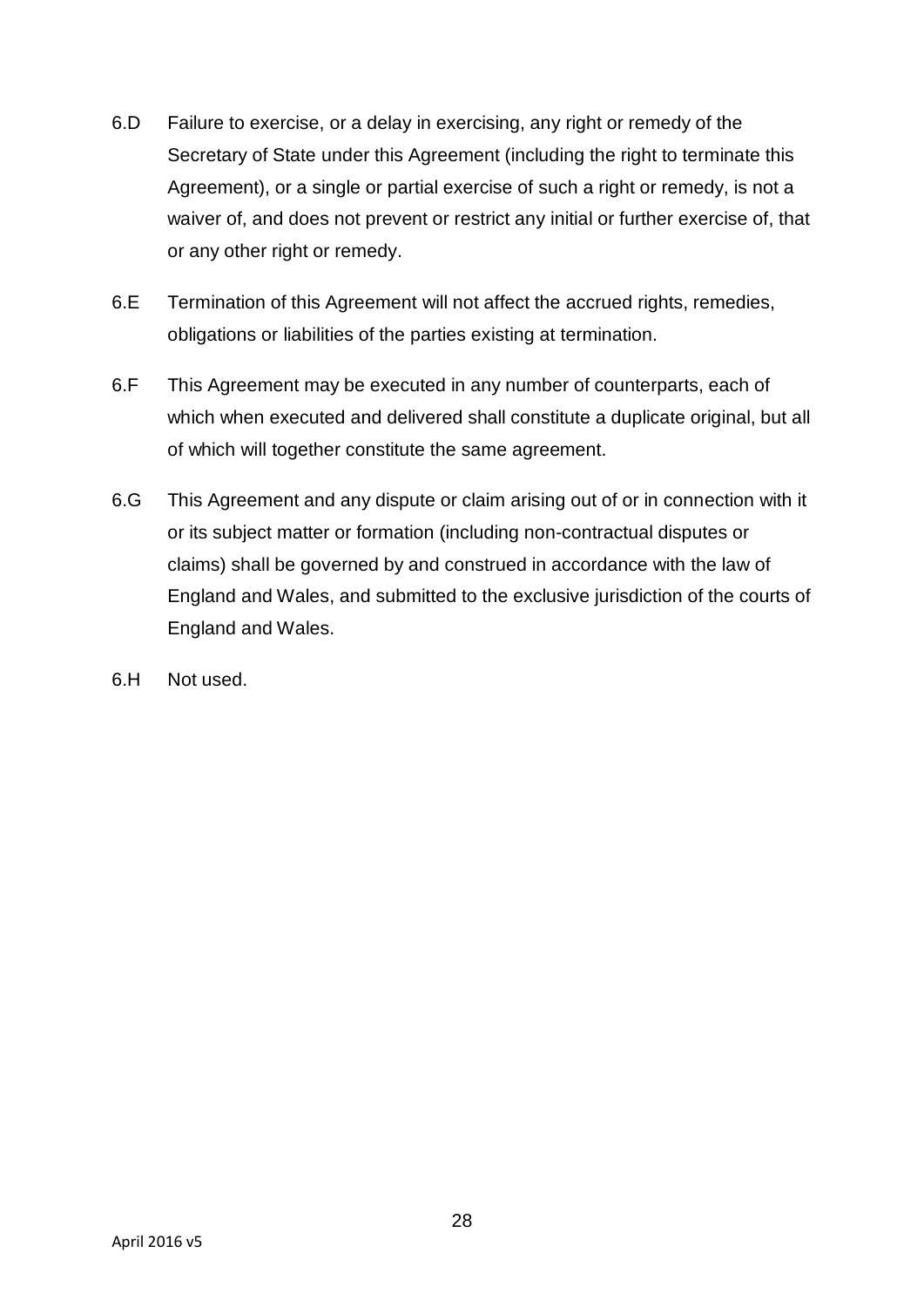This Agreement was executed as a Deed on June 2016

Executed on behalf of the **Academy Trust** by: ……………………….. **Director** and ……………………….. **Director** or ……………………….. **Company Secretary** or ……………………….. **Witness** Name: Address:

The Corporate Seal of

# **THE SECRETARY OF STATE FOR EDUCATION**

affixed to this deed is authenticated by:

………………………..

**Duly Authorised**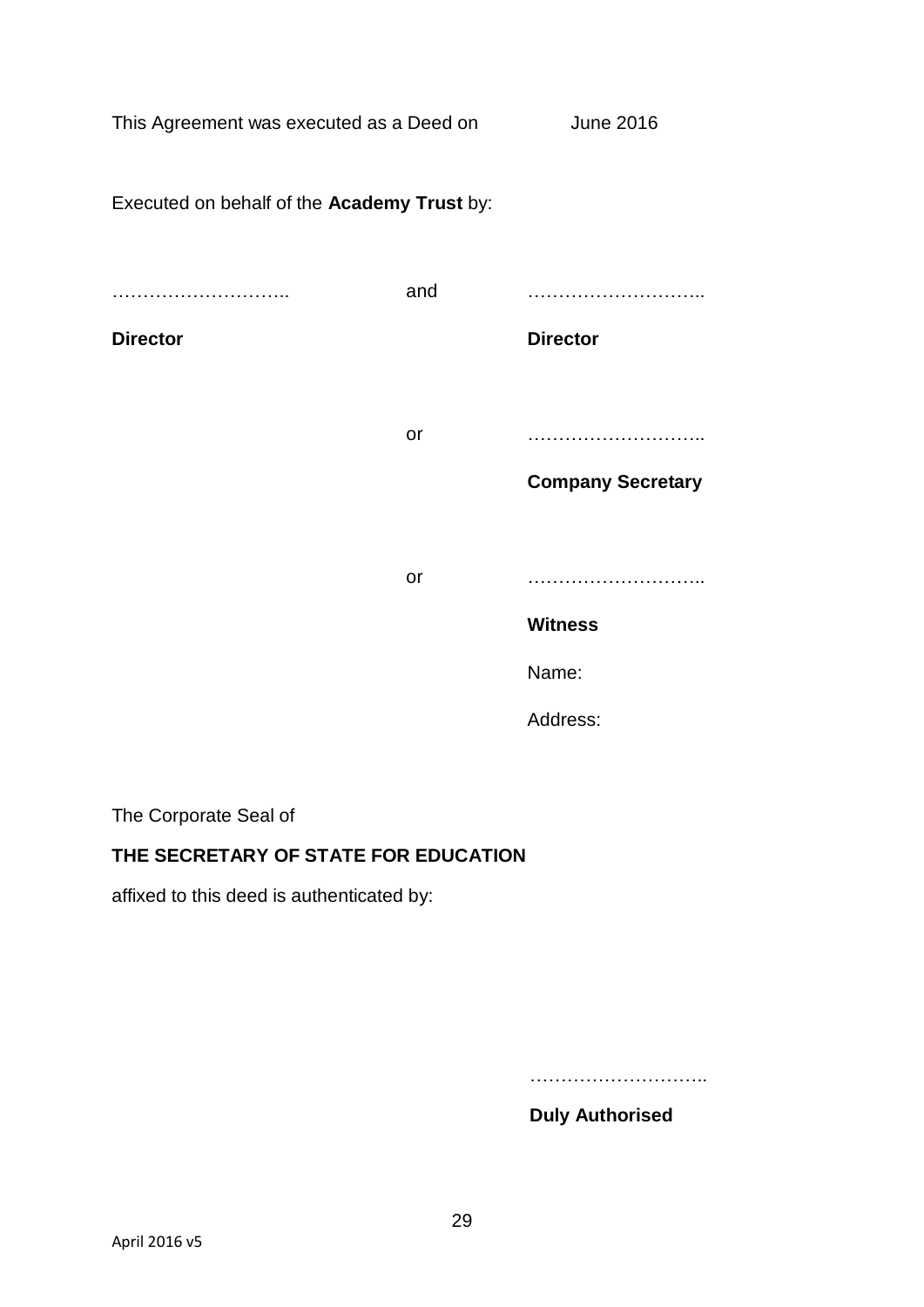# <span id="page-29-0"></span>**ANNEXES**

# <span id="page-29-1"></span>**7. PUPILS WITH SPECIAL EDUCATION NEEDS (SEN) AND DISABILITIES**

"**Statement of SEN**" means a statement made under section 324 of the Education Act 1996.

**"EHC plan"** means an Education, Health and Care plan made under sections 37(2) of the Children and Families Act 2014.

- 7.A Except as set out in clause 8 below, the Children and Families Act 2014 imposes duties directly on Academies in respect of pupils with special educational needs, including the admission of pupils with EHC plans. If an Academy Trust considers that a LA should not have named the Academy in an EHC plan, it may ask the Secretary of State to determine whether the LA has acted unreasonably, and to make an order directing the LA to reconsider. The Secretary of State's determination will be final, subject to any right of appeal which a parent of the child may have to the First Tier Tribunal (Special Educational Needs and Disability) or the Upper Tribunal Administrative Appeals Chamber.
- 7.B Not used.
- 7.C Not used.
- 7.D Not used.

# <span id="page-29-2"></span>**8. ADMISSION OF PUPILS WITH SEN AND DISABILITIES**

- 8.A The Academy Trust must for each of its Academies, subject to its right of appeal to the Secretary of State, admit all pupils with a statement of SEN naming the Academy.
- 8.B Where an LA proposes to name one of the Academies in a statement of SEN, it must give the Academy Trust written notice of this, stating why it considers that Academy to be suitable for the pupil in question. Within 15 days of receipt of the LA's notice, the Academy Trust must consent to being named, except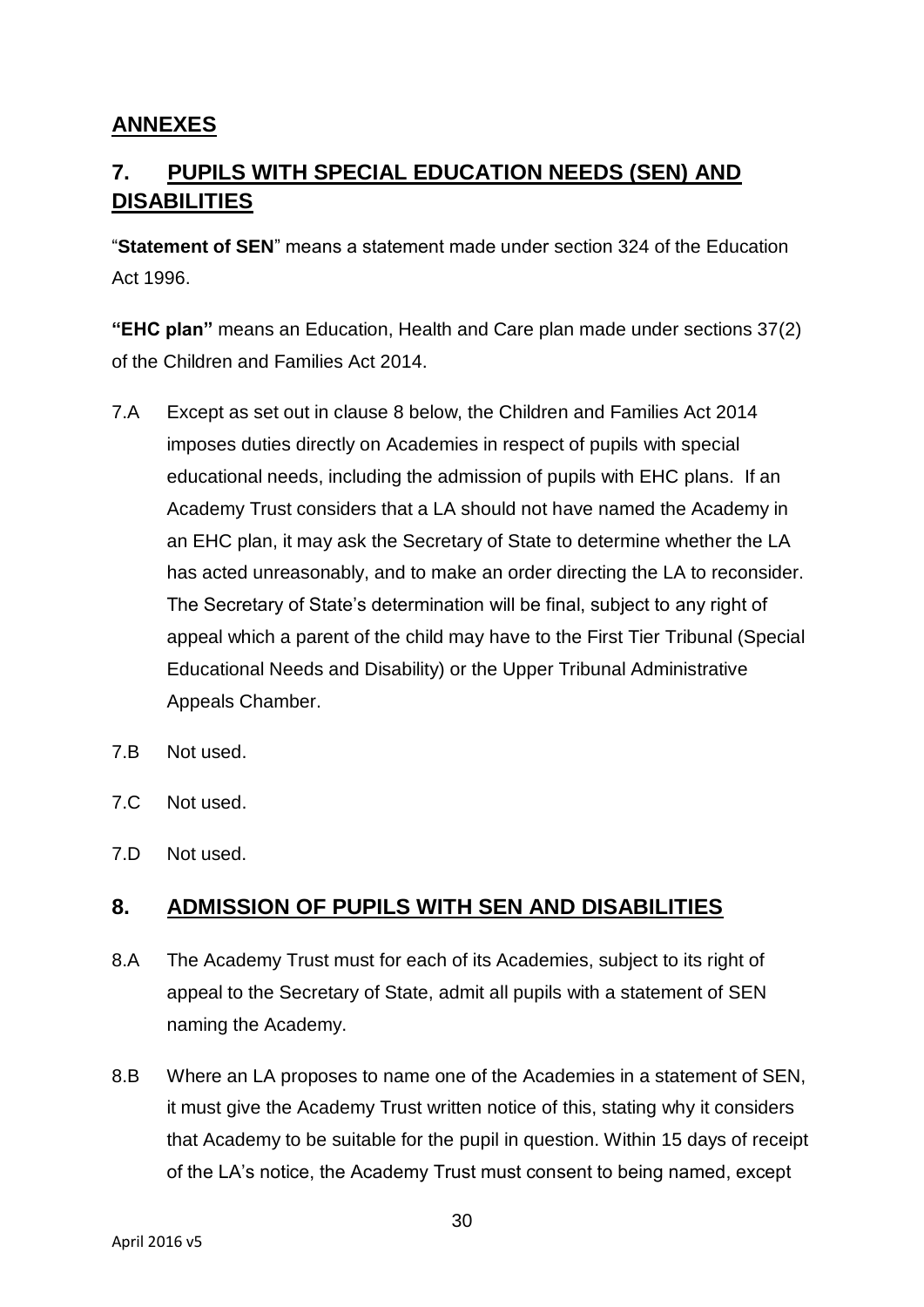where admitting the child would be incompatible with the provision of efficient education for other children, and no reasonable steps could secure compatibility. In deciding whether a child's inclusion would be incompatible with the efficient education of other children or the efficient use of resources, the Academy Trust must have regard to the relevant Guidance issued to maintained schools.

- 8.C If the Academy Trust decides that admitting the child would be incompatible with the provision of efficient education or the efficient use of resources, it must, within the 15 days, notify the LA in writing, giving its reasons for its decision.
- 8.D The Academy Trust must then seek to establish from the LA whether or not it agrees with this determination. If the LA does not agree with the Academy Trust's response, and names the Academy in the child's statement of SEN, the Academy Trust must admit the child to the school as specified in the statement or otherwise by the LA.
- 8.E If in such case, the Academy Trust considers that the LA should not have named the Academy in the statement, it may ask the Secretary of State to determine whether the LA has acted unreasonably, and to make an order directing the LA to reconsider. The Secretary of State's determination will be final, subject only to any right of appeal which a parent of the child may have to the First-tier Tribunal (Special Educational Needs and Disability) or the Upper Tribunal Administrative Appeals Chamber.
- 8.F If a parent of a child for whom the LA maintains a statement appeals to the First-tier Tribunal (Special Educational Needs and Disability), either for or against the naming of the Academy in the child's statement, then the Tribunal's decision will be binding, even if it is different from that of the Secretary of State.
- 8.G Where it has been finally determined that the Academy be named in a child's statement of SEN, the Academy Trust must admit the child to the Academy, notwithstanding any other admissions requirements in this Agreement.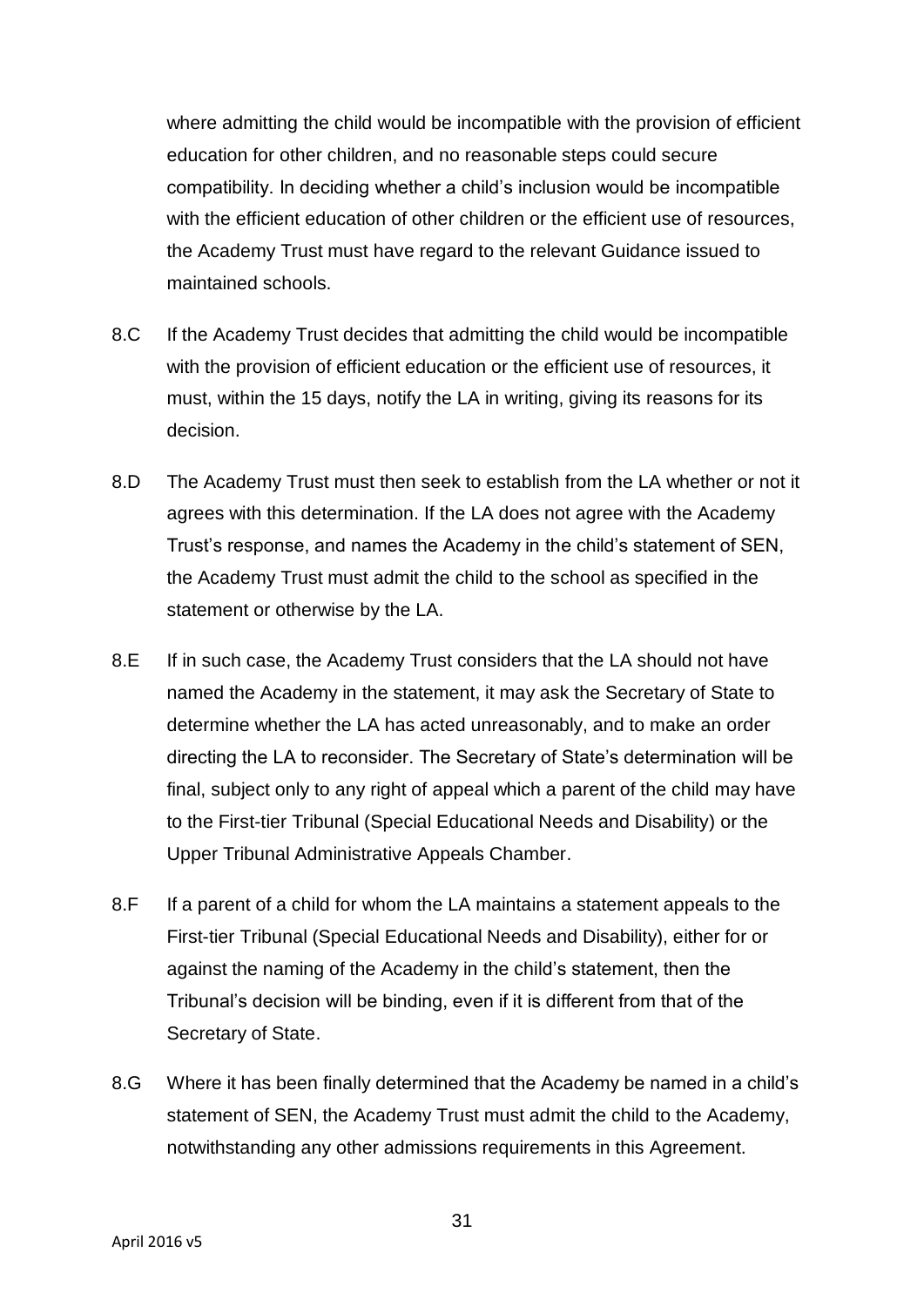8.H Clauses 8.A to 8.G only apply insofar as the relevant provisions of the Children and Families Act 2014 relating to SEN and disability do not apply to Academies and free schools.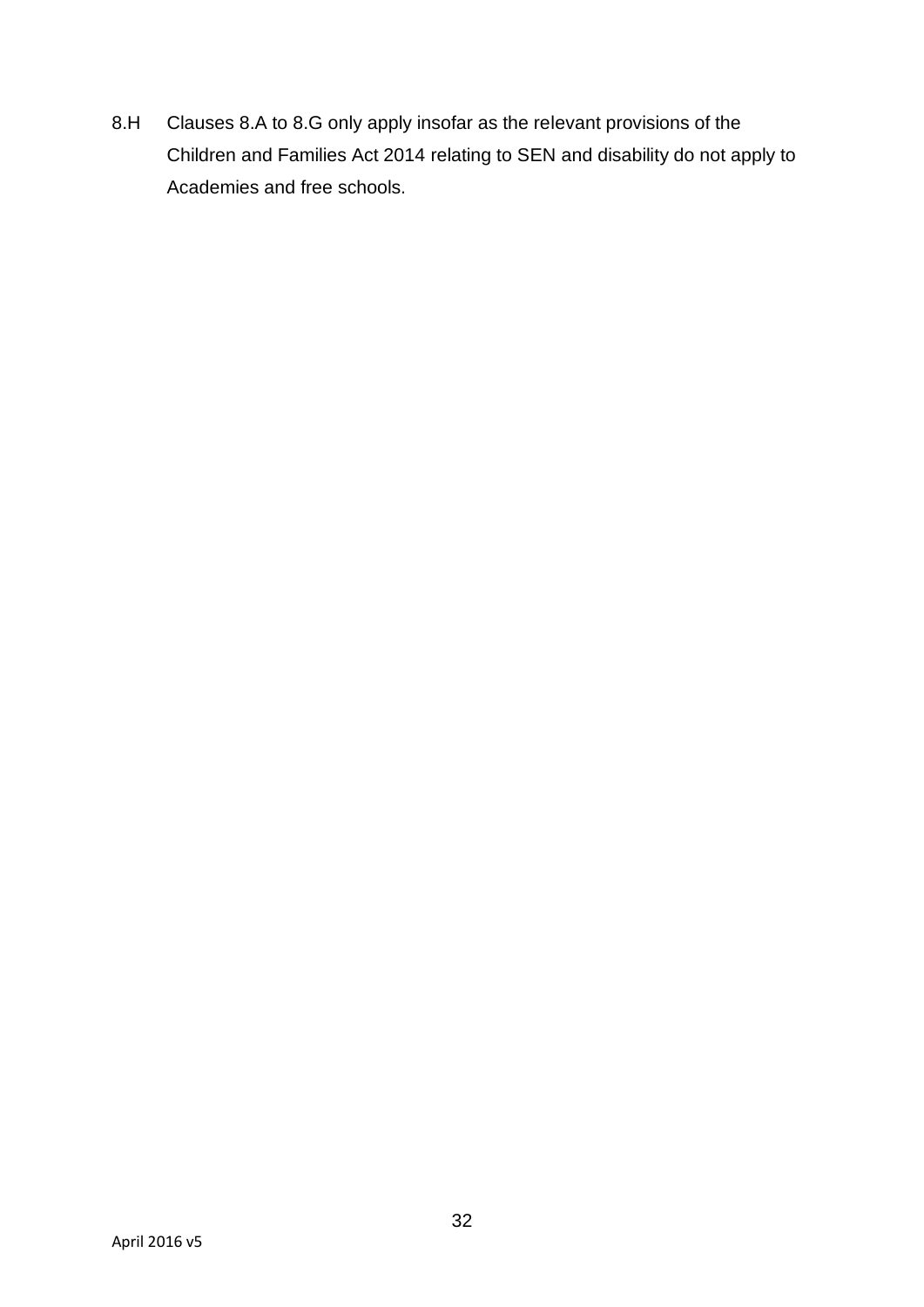

© Crown copyright 2014

You may re-use this document/publication (not including logos) free of charge in any format or medium, under the terms of the Open Government Licence v2.0. Where we have identified any third party copyright information you will need to obtain permission from the copyright holders concerned.

To view this licence:

Visit: [www.nationalarchives.gov.uk/doc/open-government-licence/version/2](http://www.nationalarchives.gov.uk/doc/open-government-licence/version/2) email: [psi@nationalarchives.gsi.gov.uk](mailto:psi@nationalarchives.gsi.gov.uk)

We welcome feedback. If you would like to make any comments about this publication, please email [AFSPD.feedback@education.gsi.gov.uk,](mailto:AFSPD.feedback@education.gsi.gov.uk) quoting the title of this document. Specific project queries should be sent to the allocated project lead/lead contact.

About this publication:

enquiries [www.education.gov.uk/contactus](http://www.education.gov.uk/contactus) download [www.gov.uk/government/publications](http://www.gov.uk/government/publications)

Reference: DFE-00440-2014



Follow us on Twitter: [@educationgovuk](http://twitter.com/educationgovuk)



Like us on Facebook: [facebook.com/educationgovuk](http://www.facebook.com/educationgovuk)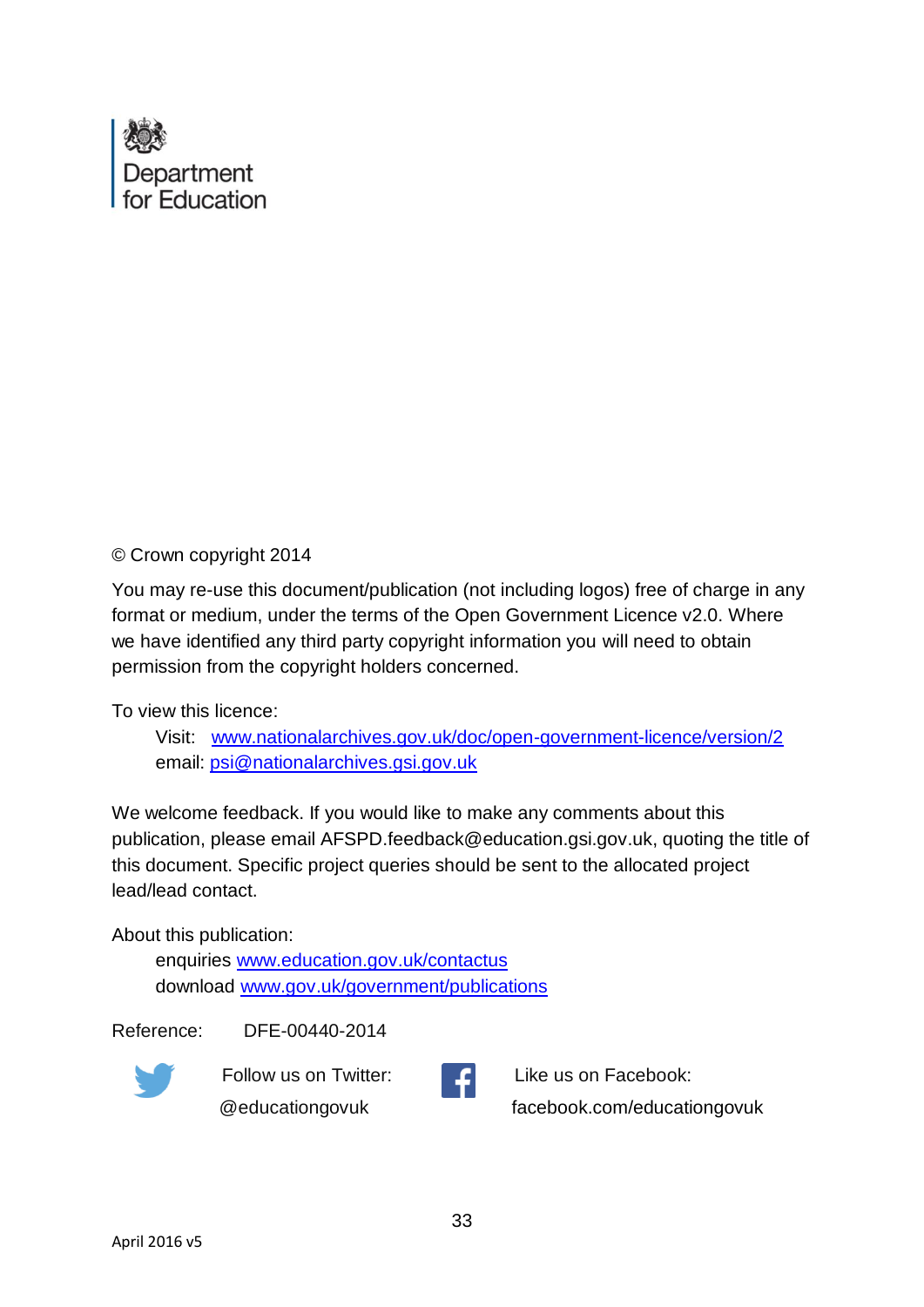# **ANNEX A - LAND CLAUSES FOR PERMANENT SITE DEED OF VARIATION**

"**Land**" means the land at [●], being [part of] the land registered with title number [●] and demised by the Lease.

"**Lease**" means the lease or other occupational agreement between the Academy Trust and a third party (the "**Landlord**") under which the Academy Trust derives title to the Land.

"**Property Notice**" means any order, notice, proposal, demand or other requirement issued by any competent authority (including the Landlord) which materially affects the Academy Trust's ability to use the Land for the purposes of the Academy.

## **Restrictions on Land transfer**

4.A The Academy Trust must:

a) within 28 days of the signing of this Agreement in circumstances where the Land is transferred to the Academy Trust prior to the date of this Agreement, or otherwise within 28 days of the transfer of the Land to the Academy Trust, apply to the Land Registry using Form RX1 for the following restriction (the "Restriction") to be entered in the proprietorship register for the Land:

"*No disposition of the registered estate by the proprietor of the registered estate is to be registered without a written consent signed by the Secretary of State for Education, of Sanctuary Buildings, Great Smith Street, London SW1P 3BT*";

- b) take any further steps required to ensure that the Restriction is entered on the proprietorship register;
- c) promptly confirm to the Secretary of State when the Restriction has been registered;
- d) if it has not registered the Restriction, allow the Secretary of State to do so in its place; and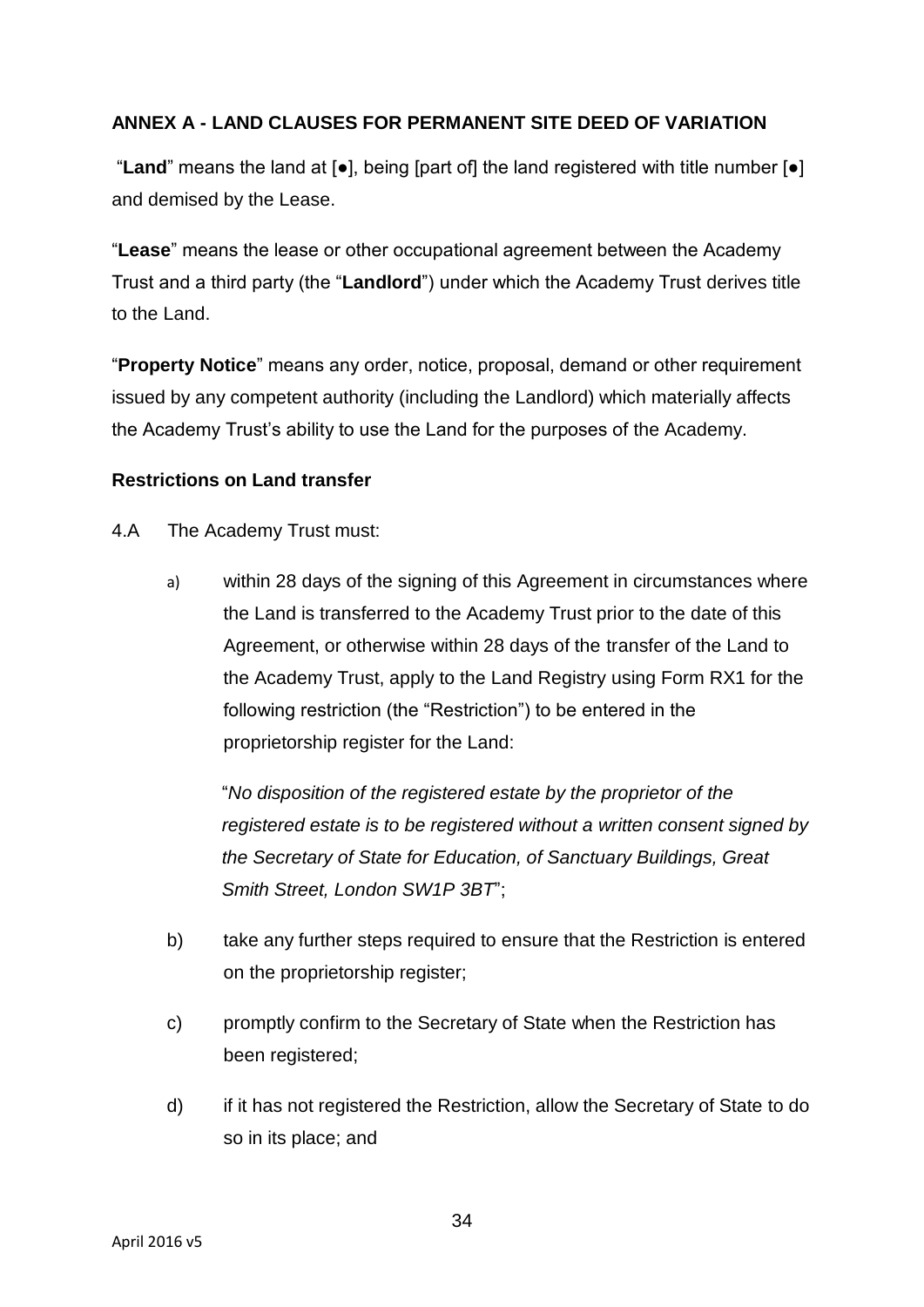e) not, without the Secretary of State's consent, apply to disapply, modify, cancel or remove the Restriction, whether by itself, a holding company, a subsidiary company, or a receiver, administrator or liquidator acting in the name of the Academy Trust.

#### **Obligations of the Academy Trust**

- 4.B The Academy Trust must comply with the Lease and promptly enforce its rights against the Landlord.
- 4.C The Academy Trust must not, without the Secretary of State's consent:
	- a) terminate, renew, vary, surrender, dispose of or agree any revised rent under the Lease; or
	- b) grant any consent or licence; or
	- c) create or allow any encumbrance; or
	- d) part with or share possession or occupation; or
	- e) enter into any onerous or restrictive obligations,

in respect of all or part of the Land.

- 4.D The Academy Trust must obtain the Secretary of State's consent before taking any action, including the service of any notice or waiver of any condition, under any contract relating to the acquisition of the Land.
- 4.E If the Academy Trust is, or if it is reasonably foreseeable that it will be, in material breach of the Lease, the Academy Trust must immediately give written notice to the Secretary of State stating what the breach is and what action the Academy Trust has taken or proposes to take to remedy it, including timescales where appropriate.
- 4.F After notifying the Secretary of State under clause 4.E, the Academy Trust must:
	- a) promptly give the Secretary of State all the information she asks for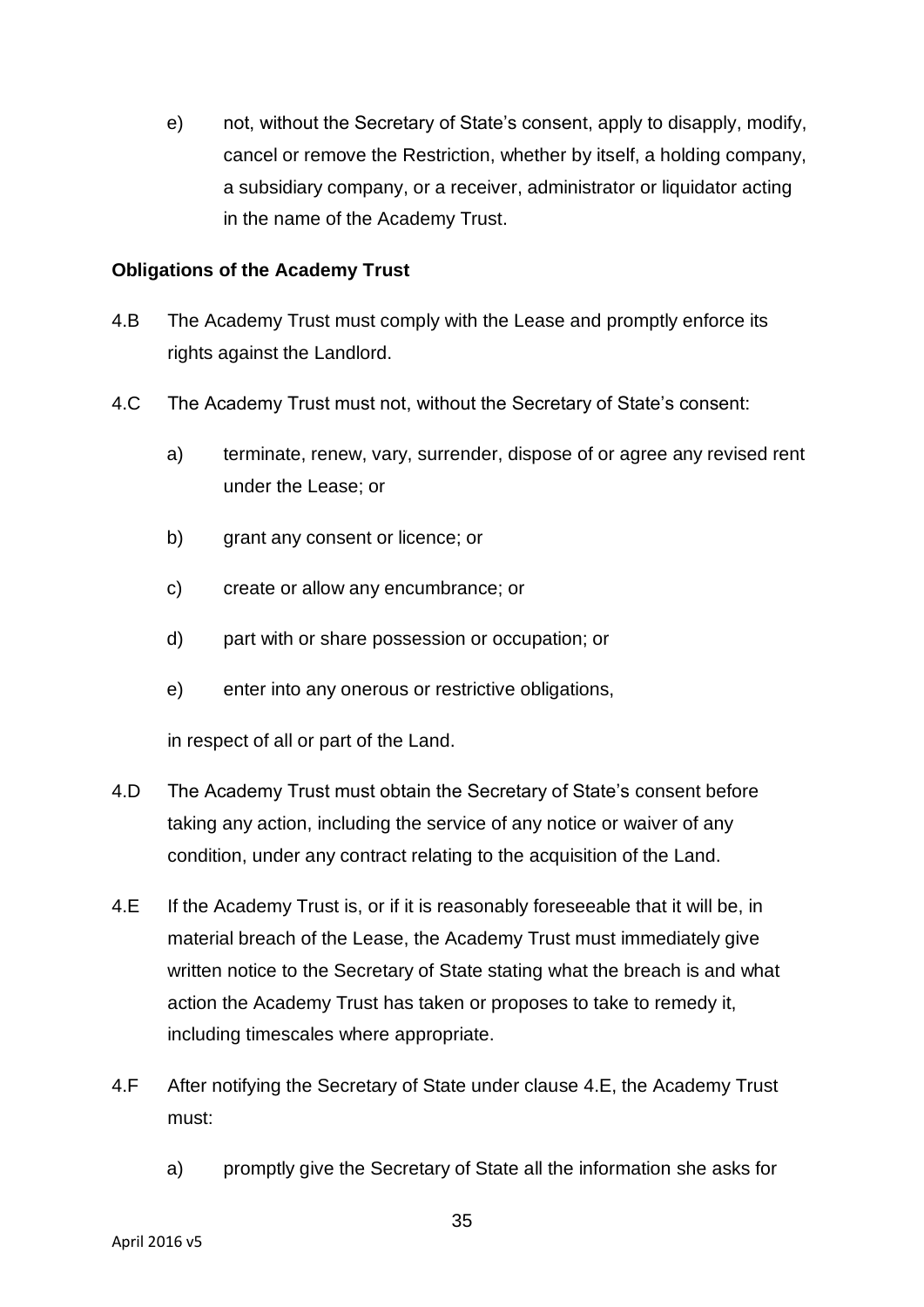about the breach;

- b) allow the Secretary of State to take all necessary action, with or instead of the Academy Trust, to remedy or prevent the breach, and
- c) use its best endeavours to help the Secretary of State to remedy or prevent the breach.
- 4.G If the Academy Trust has not entered into the Lease by [DATE], the Secretary of State may serve a Termination Notice.

# **Property Notices**

- 4.H If the Academy Trust receives a Property Notice, it must:
	- a) send a copy of it to the Secretary of State within 14 days, stating how the Academy Trust intends to respond to it;
	- b) promptly give the Secretary of State all the information she asks for about it;
	- c) allow the Secretary of State to take all necessary action, with or instead of the Academy Trust, to comply with it, and
	- d) use its best endeavours to help the Secretary of State in connection with it.

# **Option**

4.I The Academy Trust grants and the Secretary of State accepts an option (the "**Option**") to acquire the Land at nil consideration. The Secretary of State may exercise the Option in writing if this Funding Agreement is terminated for any reason, or if the Academy Trust cannot use all or part of the Land as the permanent site of the Academy under clause 4.K. If the Option is exercised, completion will take place 28 days after the exercise date in accordance with the Law Society's Standard Conditions of Sale for Commercial Property in force at that date.

# **Option Notice**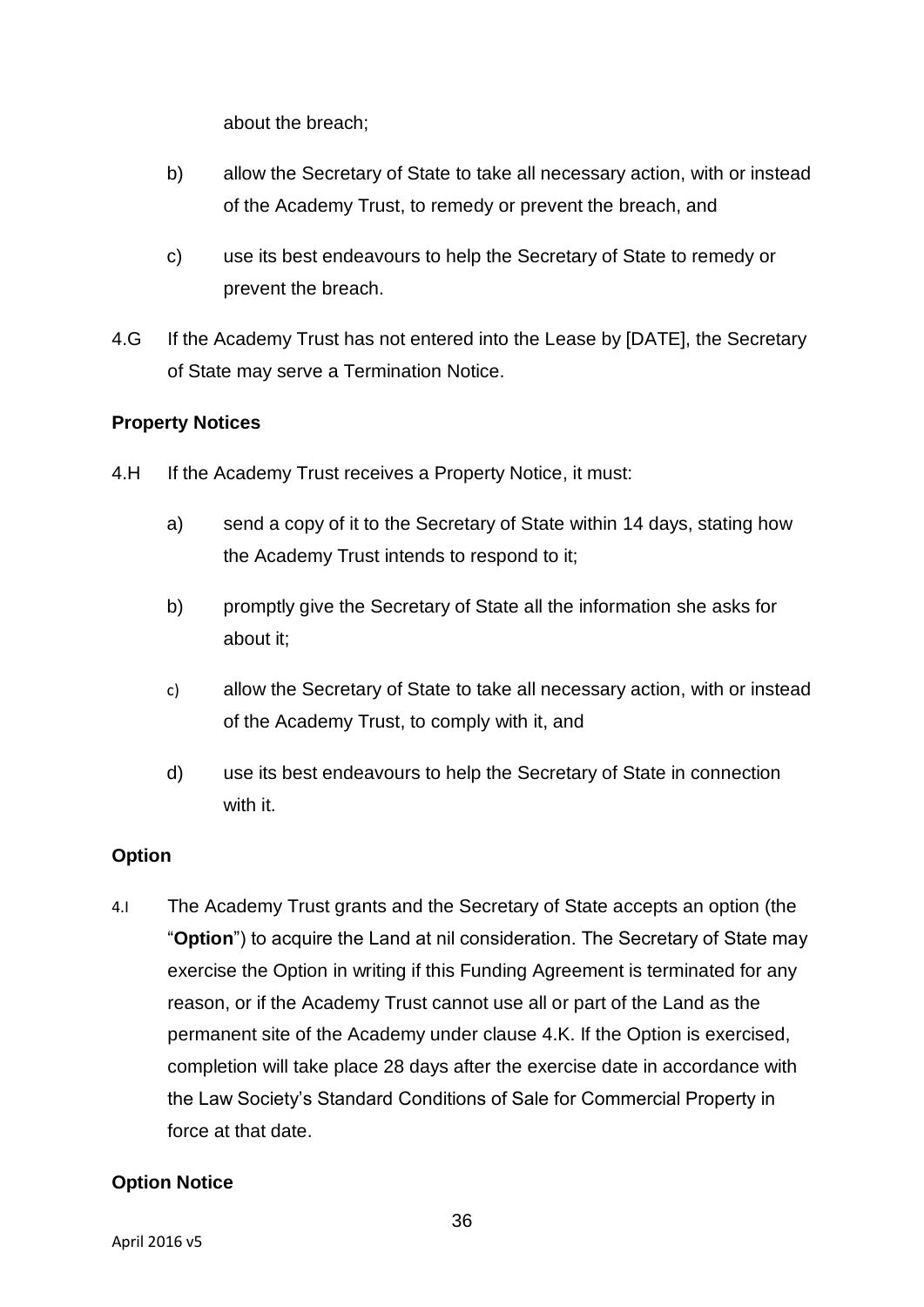## 4.J The Academy Trust:

- a) must, within 14 days after acquiring the Land or, if later, after signing this Agreement, apply to the Land Registry on Form AN1 (including a copy of this Agreement) for a notice of the Option (the "**Option Notice**") to be entered in the register, taking any further steps required to have the Option Notice registered and promptly confirming to the Secretary of State when this has been done;
- b) if it has not registered the Option Notice, agrees that the Secretary of State may apply to register it using Form UN1;
- c) must not, without the Secretary of State's consent, apply to disapply, modify or remove the Option Notice, whether by itself, a holding company, a subsidiary company, or a receiver, administrator or liquidator acting in the name of the Academy Trust, and
- d) must, in the case of previously unregistered land, within 14 days after acquiring the Land or, if later, after signing this Agreement, apply to register a Class C(iv) land charge in the Land Charges Registry, and send the Secretary of State a copy of the relevant entry within 7 days after registration has been completed. If the Secretary of State considers that the Academy Trust has not complied with this clause, she may apply to secure the registration.

# **Land not used for the purposes of the academy**

4.K If the Academy Trust cannot use all or part of the Land as the permanent site of the Academy but the Secretary of State agrees not to terminate this Agreement on that basis, the Secretary of State may notify the Academy Trust that she intends to exercise the Option to transfer the Land for nil consideration to himself or her nominee.

# **Sharing the Land**

4.L If: